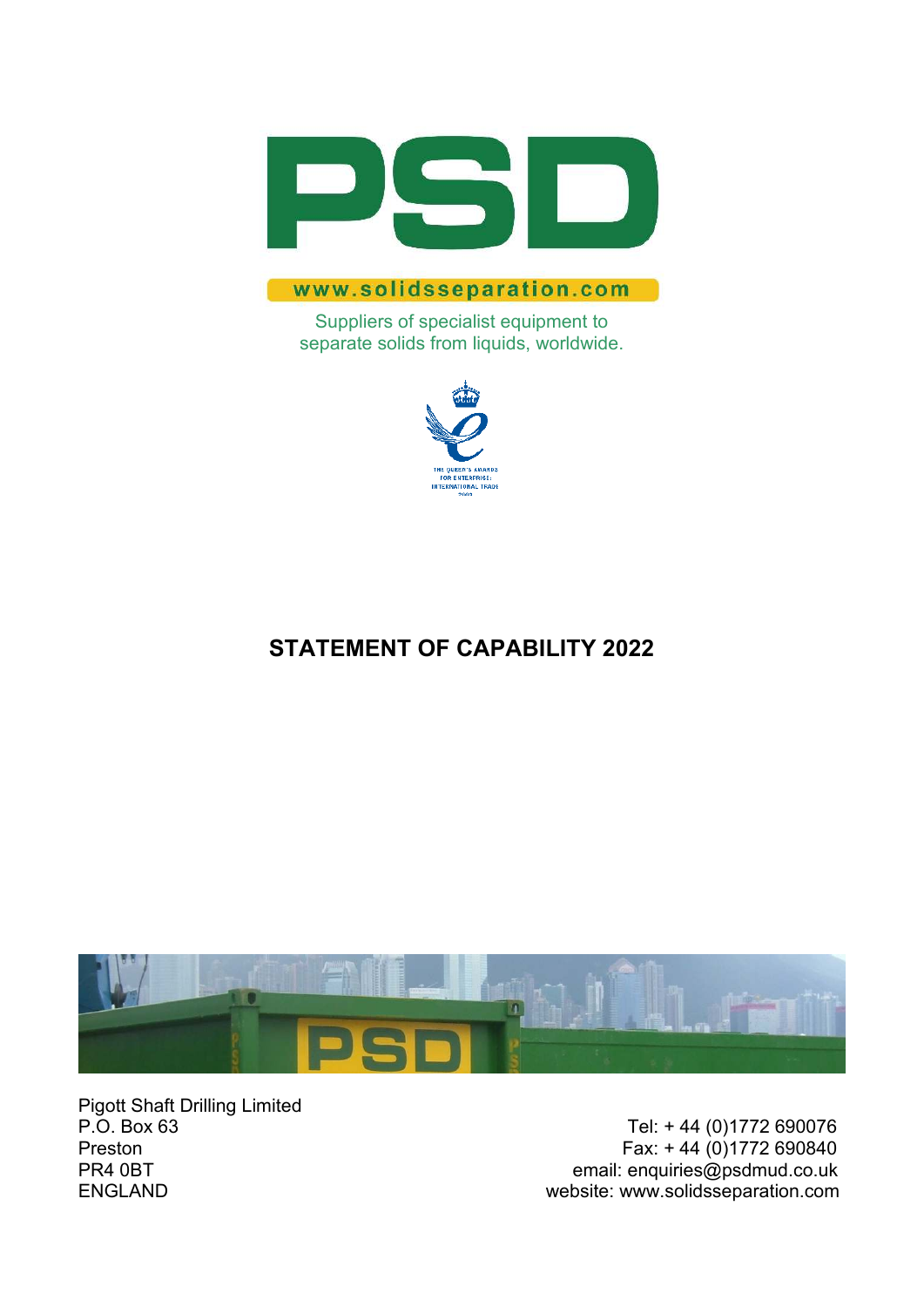

| <b>SECTION</b> | <b>CONTENTS</b>                                                                                                                                                                                                                                                                                           |
|----------------|-----------------------------------------------------------------------------------------------------------------------------------------------------------------------------------------------------------------------------------------------------------------------------------------------------------|
| 1.0            | <b>Introduction</b><br><b>Company Background</b><br><b>Company Philosophy</b><br>Design<br><b>Plant Yard &amp; Workshop Facility</b>                                                                                                                                                                      |
| 2.0            | <b>Equipment &amp; Services</b><br><b>Primary Shakers</b><br><b>Clayball Separators</b><br><b>Desanders</b><br><b>Mud Cleaners</b><br><b>Desilters</b><br>Centrifuges<br><b>Flocculation Systems</b><br>Mixing and Storage<br><b>Complete Systems</b><br><b>Waste Mud Disposal</b><br><b>Mud Products</b> |
| 3.0            | <b>Project Case Studies</b><br>Tunnelling & Pipejacking<br><b>Major Civil Engineering</b><br><b>Horizontal Directional Drilling</b>                                                                                                                                                                       |
| 4.0            | <b>Support Services</b><br>Site & Office Based Support<br><b>Testing Facilities</b><br><b>Key Management Personnel</b><br>Design                                                                                                                                                                          |
| 5.0            | <b>Appendices</b><br><b>Typical Large Capacity Layouts</b><br><b>Selection of Technical Data Sheets</b>                                                                                                                                                                                                   |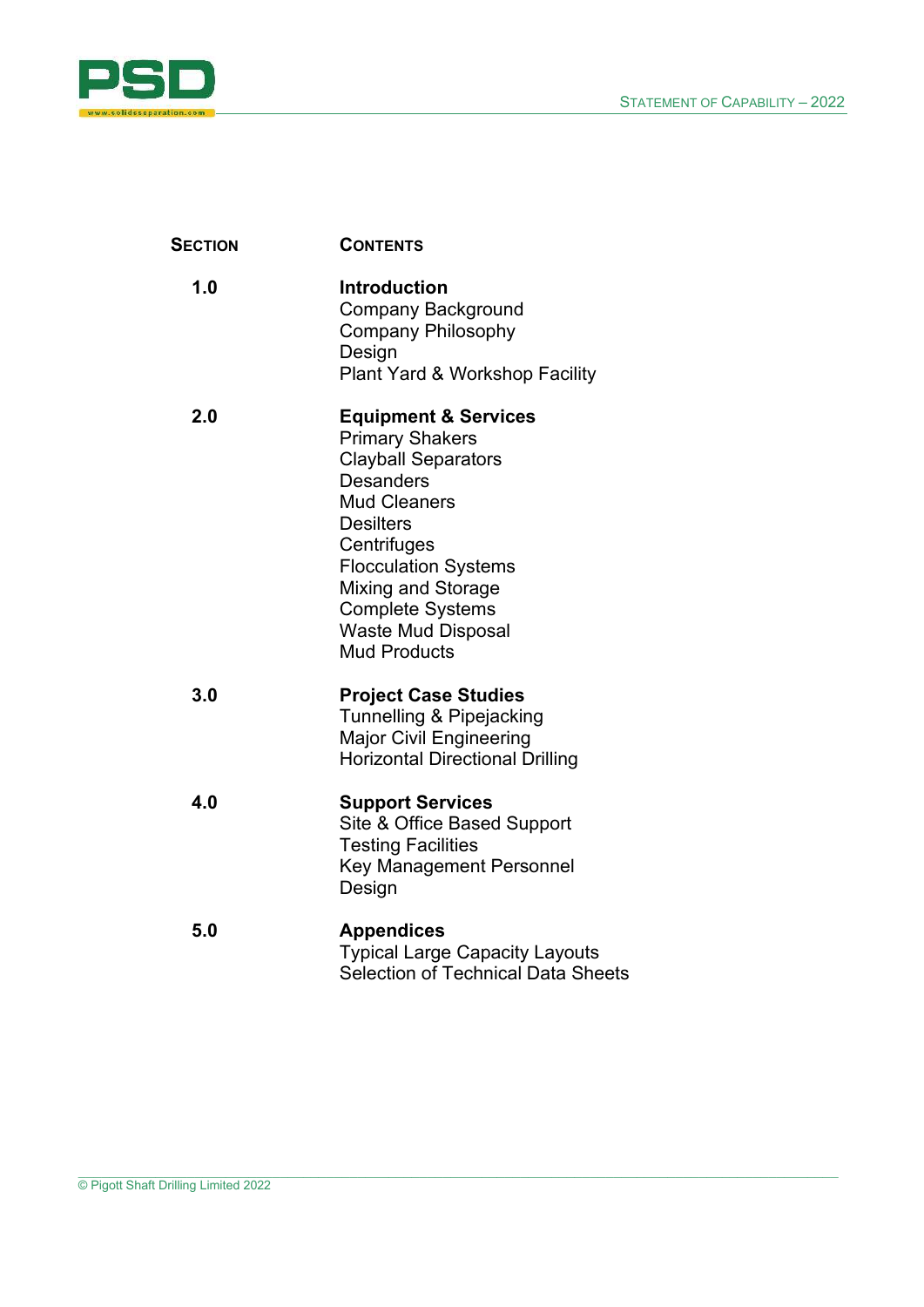

# **1.0 Introduction**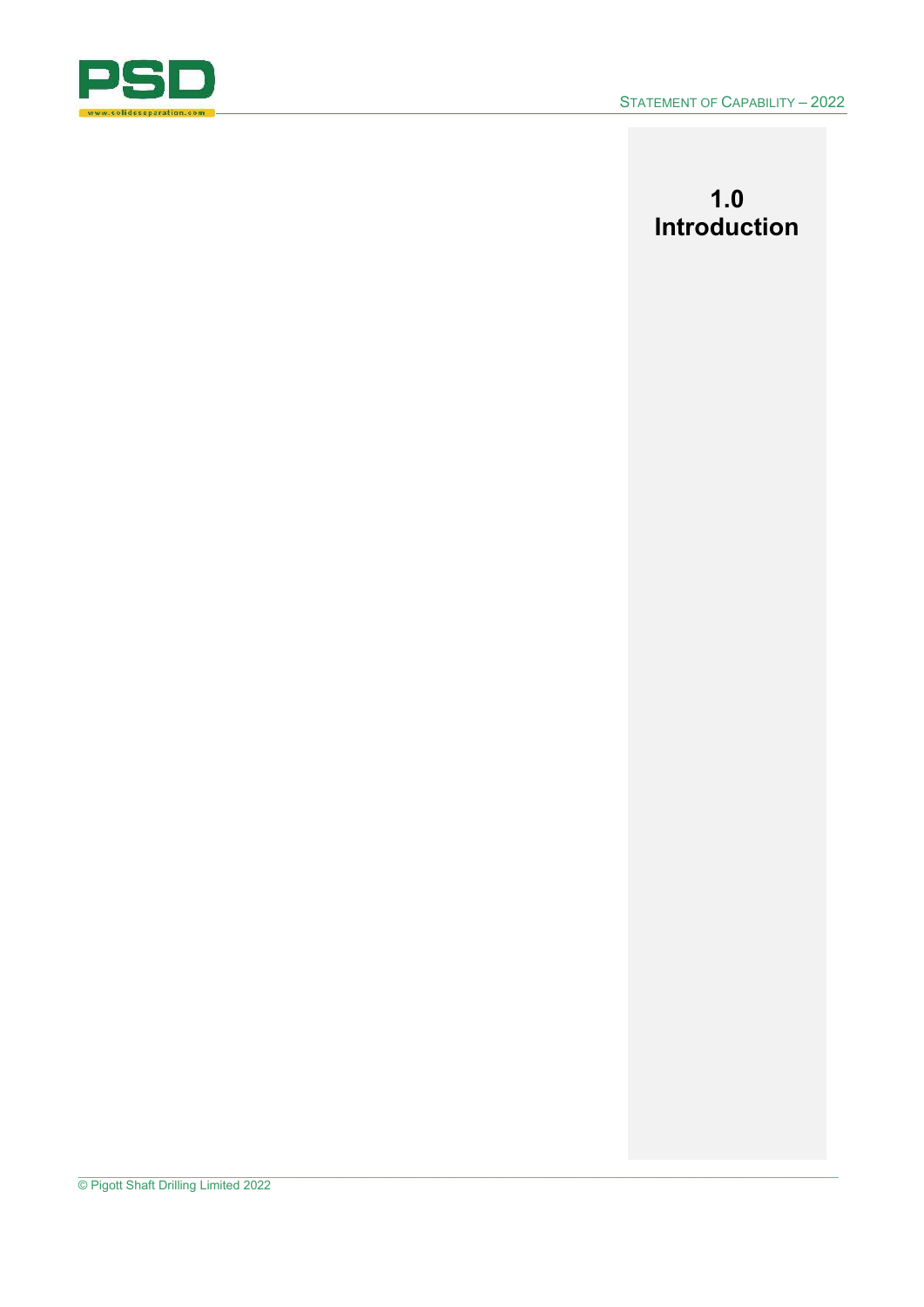

#### **1.0 INTRODUCTION**

#### **1.1 Company Background**

PSD has, for more than 35 years, been supplying rental slurry and mud cleaning equipment and bentonite and mud services to the civil engineering and drilling industries. We have worked on hundreds of pipejacking and micro-tunnelling projects through many different types of ground. We also have considerable experience of cleaning mud on directionally drilled crossings since the mid 1980s including the largest diameter crossings in Europe. In addition we have cleaned mud for many diaphragm walling projects with grabs and hydraulic cutters as well as carrying out work for numerous other applications.



Our management personnel have experience of earth moving, trenching, bored & driven piling, diaphragm walling, rock drilling, coring, large diameter shaft drilling by forward & reverse circulation, tunnelling, pipe-jacking, micro tunnelling, caisson sinking, horizontal directional drilling, off-shore & on-shore oil & gas exploration & production, oilfield waste slurrification & reinjection into deep strata, canal & dock cleaning, soil washing, site investigations, quarrying, minerals recovery and general construction. They have been directly involved with such prestige projects as the Thames Barrier, London Water Ring Main, the Channel Tunnel Rail Link and the Heathrow Express, as well as on smaller projects such as gas pipelines, sewers and bridge foundations.

On 21st April 2009, PSD won the UK's most prestigious award for business achievement, **The Queen's Award for Enterprise**. The Awards recognise outstanding achievement by UK companies and PSD is immensely proud of this achievement. The award was won in the category of International Trade, in recognition of PSD's significant growth in overseas business.

#### **1.2 Company Philosophy**

We are frequently appointed to work in support of clients on very challenging and critical jobs and our clients place great trust and confidence in our ability to provide the enhanced and cutting edge performance that they require for these important projects. The reliability of our equipment speaks for itself and is regularly measured at more than 99% plant availability.

Our *"can do"* approach enables us to meet the high expectations of our clients and often enables us to apply our wide knowledge base to new and interesting applications. We constantly seek to provide even better products and services so as to further extend our lead over the competition and thereby increase, for our clients, the benefits of employing PSD.

We pride ourselves on providing a highly technical, professional and cost effective service to clients resulting in repeat orders.

**In short, we are committed to providing our clients with a high standard of service at an affordable price.**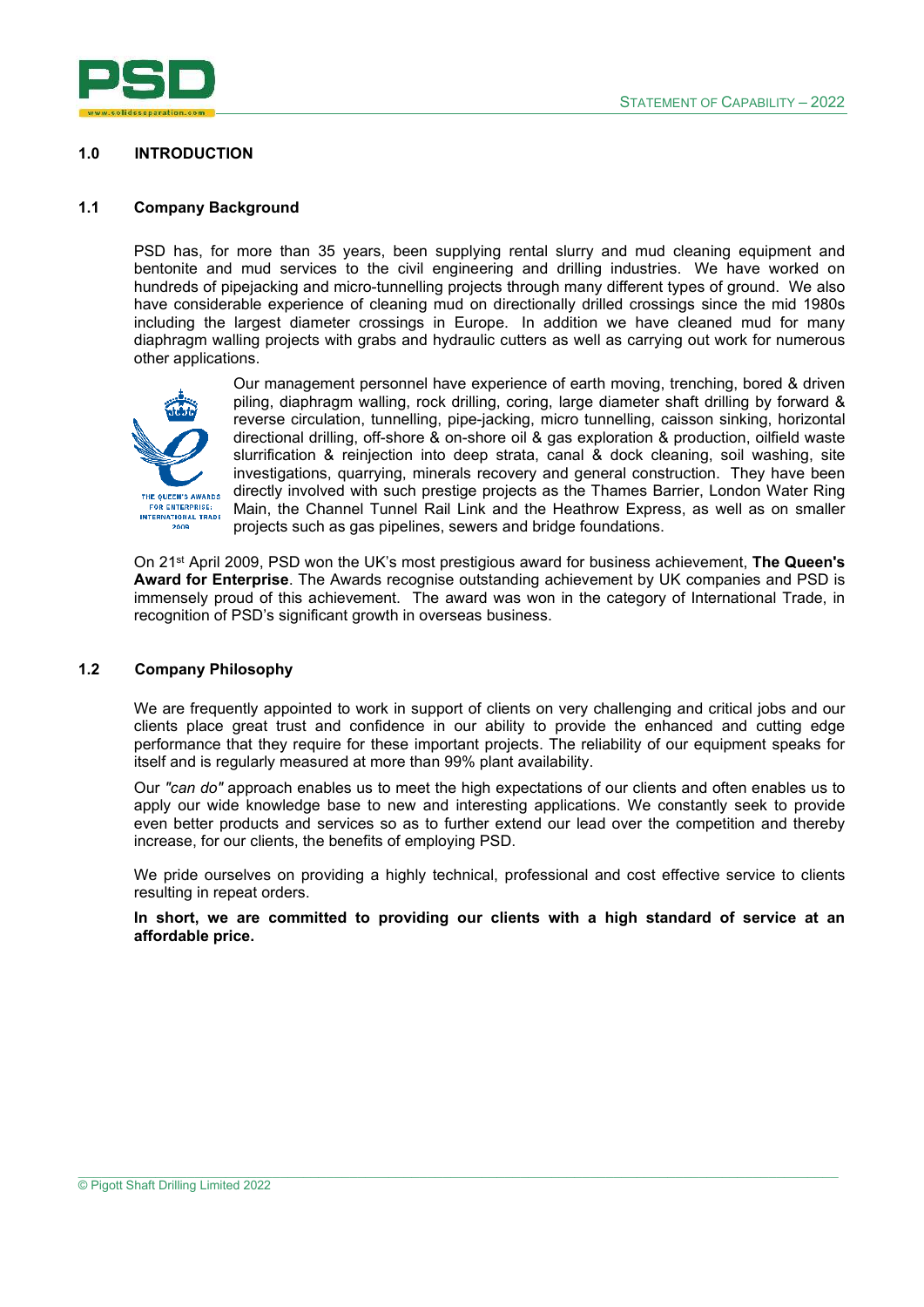

#### **1.3 Design**

The majority of PSD's machines are designed in-house and built using high quality materials and components. Our plants are designed to be easy to transport, set up and to operate. The machines are built specifically for the international rental market where reliability is of great importance, yet where operating costs need to be low. The design principles that we employ for our equipment mean that they achieve the optimum performance from the components used and that each machine will provide better performance than similar sized or rated machines available elsewhere on the international rental market.

Our modular designs enable equipment to be operated as stand alone units, in series for a wide range of separation or in parallel for increased capacity. Where a combination of capacity and range of separation is required, machines with different capabilities can be put together almost like Lego to satisfy project specific requirements.

Our policy of environmental awareness and continuous improvement using input from clients, plant operators, designers and equipment manufacturers ensures that our machines are at the forefront of technology and performance and are easy to operate and maintain.

#### **1.4 Plant Yard & Workshop Facility**





PSD's purpose-built Plant Yard & Workshop Facility is located at Red Scar Business Park, close to junction 31A of the M6 at Preston, UK. The £1m facility, which was built in 2011-12, includes an 875m2 indoor workshop with 30 tonne electric overhead travelling crane and separate stores area. The Plant Yard is substantially surfaced in concrete and includes a washing off and testing bay. The whole facility is monitored by a state of the art security camera system with remote access and recording. A 50 tonne Sumitomo crawler crane and 5.5 tonne forklift are operated by specially trained staff. Ground source heat pumps provide the building with low energy cooling, heating and hot water. The workshop uses low energy plasma lighting.





© Pigott Shaft Drilling Limited 2022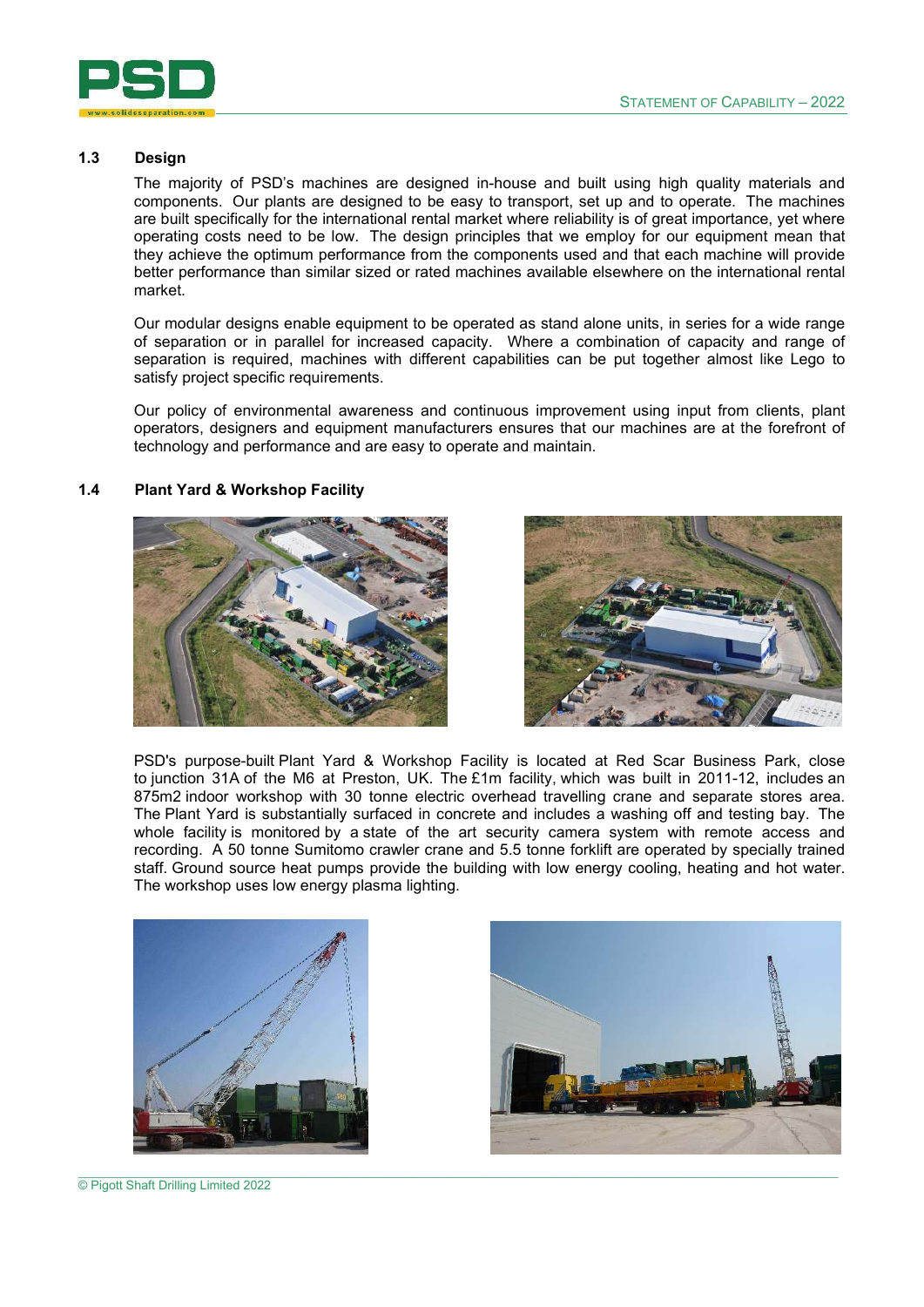

## **2.0 Equipment & Services**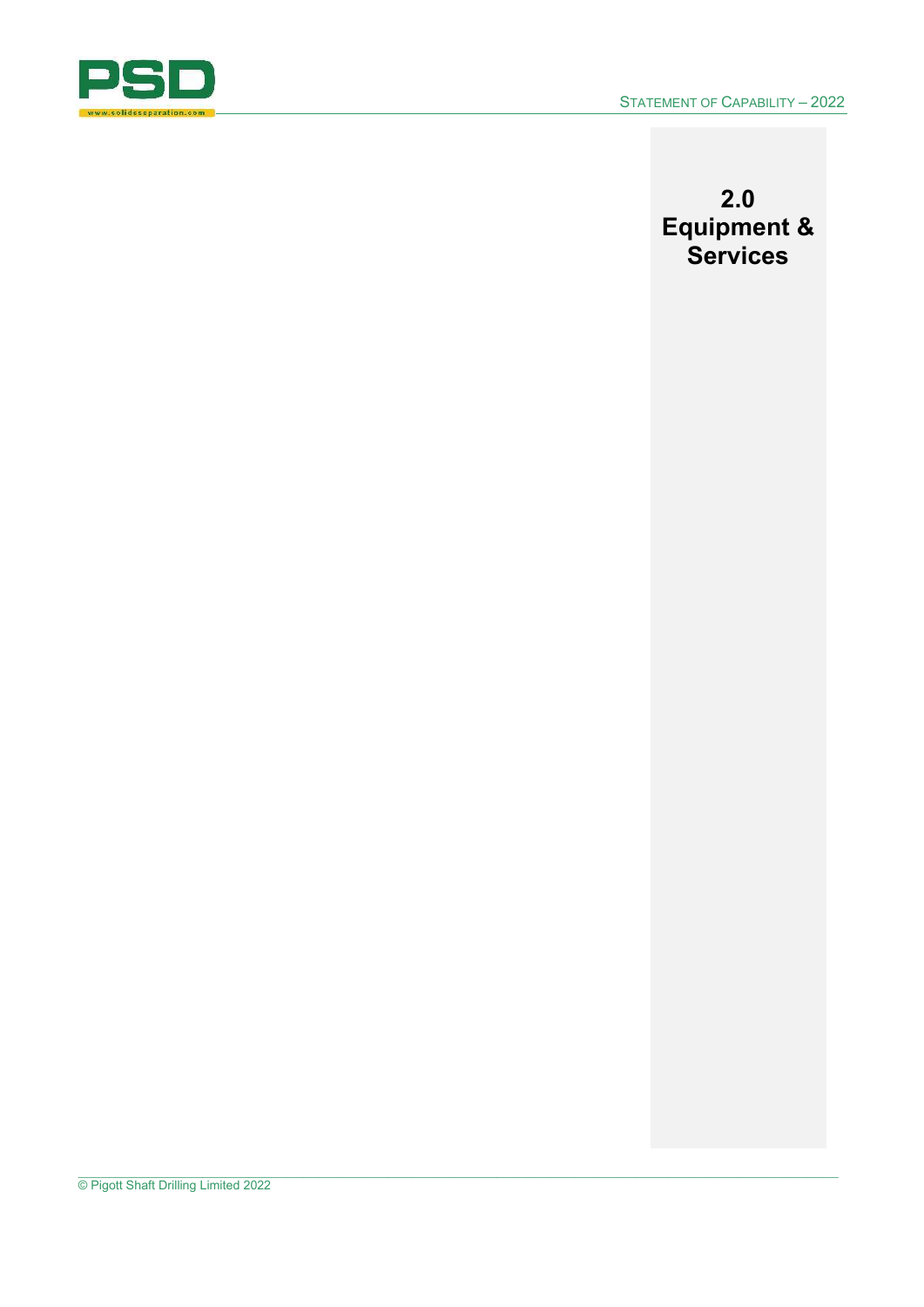

#### **2.0 EQUIPMENT**

PSD is the UK's foremost supplier of rental slurry cleaning and solids separation equipment for onshore and offshore applications. Our hire fleet includes clayball separators, flat and declined primary shakers, desanders, desilters, mud cleaners, ultra-fine desilters, centrifuges and flocculation plants. We have equipment capable of removing everything from gravels & sands to fine silts and ultimately colloidal particles. By evaluation of a client's site investigation or Particle Size Distribution data or by using our test facilities on samples of strata or slurry, we can identify the methods of treatment and equipment suitable for any particular application.

PSD's extensive range of equipment enables us to select the right items for each job and to offer a cost effective solution to each slurry or mud cleaning requirement. Our larger plants can handle flowrates of 450, 900, 1350 and 1800m $^3$ /hr and multiple units can be used in parallel to handle even larger flows if required.

Many of PSD's machines are designed in-house and fabricated in a manufacturing facility adjacent to our plant yard. The modular design of our equipment makes them easy to transport, set up and to operate. The machines are built specifically for the rental market where reliability is of great importance, yet where operating costs need to be low. Our policy of environmental awareness and continuous improvement using input from clients, plant operators, designers and equipment manufacturers ensures that our machines are at the forefront of technology and performance and are easy to operate and maintain.

Each machine that we design employs principles that ensure that the optimum performance is obtained from the components used and that the unit will significantly outperform other similar sized or rated units that might be available on the international rental market.



#### **2.1 Primary Shakers**

We have a wide range of primary shakers, designed to remove coarse particles such as roots, stones, pieces of timber and plastic. Each type of machine has different capabilities and throughput capacity dependent upon its characteristics. Variables include screening area, screen aperture and screen material. Screen types include slotted polyurethane, stainless steel wedgewire, and woven wire.

#### **2.2 Clayball Separators**

Designed for the removal of clayballs and other large particles, the primary aim of the clayball separator is to keep clayballs intact and prevent unnecessary degradation and dispersion. The action of the clayball separator causes minimum shear between the solids and the machine, thereby eliminating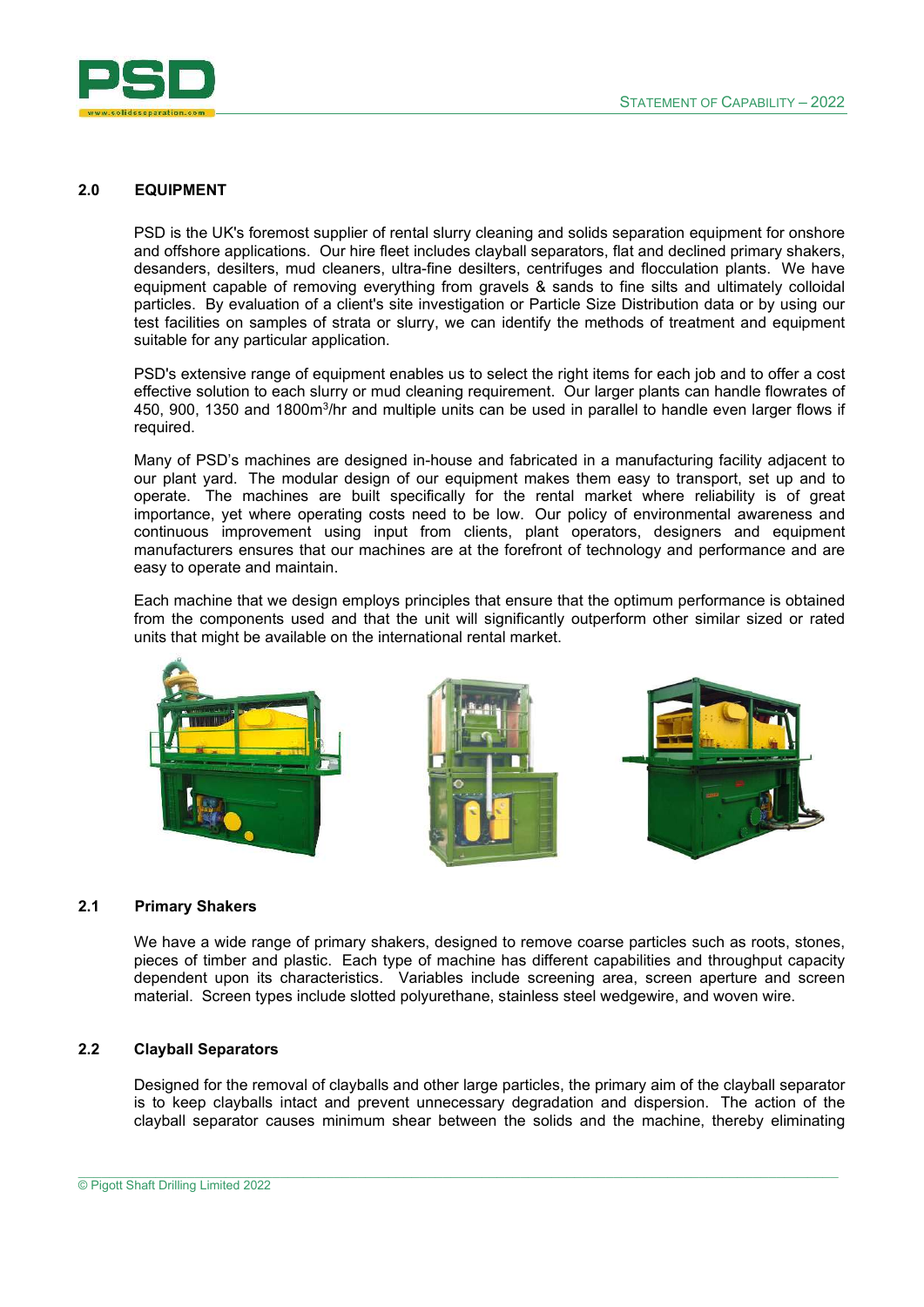

smearing of the deck and degradation of the pieces of clay or clayballs. Typically these machines handle flowrates of up to 200m<sup>3</sup>/hr although higher capacities are available.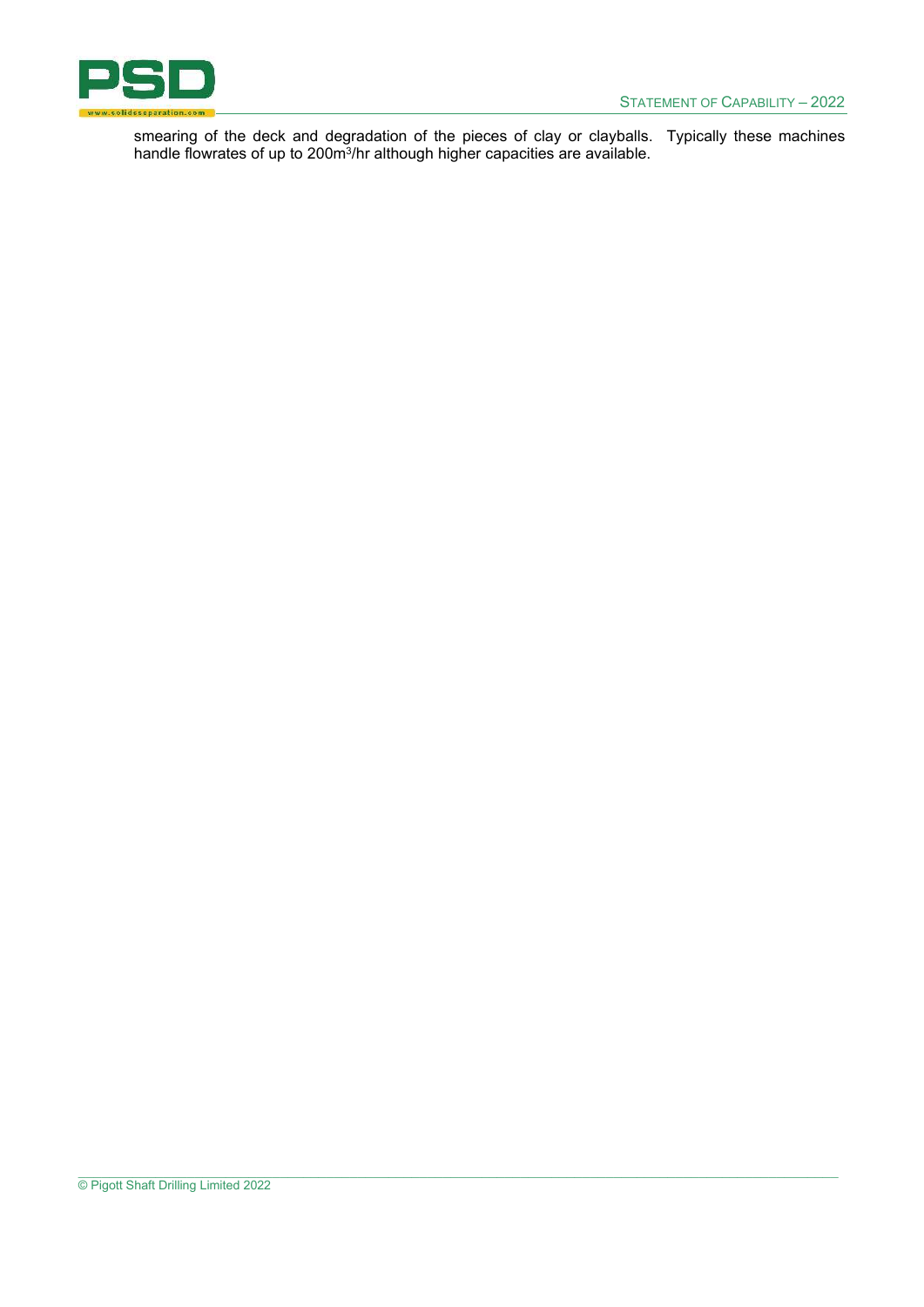

#### **2.3 Desanders**

Our SS and SOLIDSMASTER® desanders range from units with a capacity of 120m<sup>3</sup> /hr to 500m<sup>3</sup> /hr with multiple units being capable of handling much higher flows. Various sizes of primary hydrocyclone are used including 5", 10", 20" and 26". Some machines are equipped to operate as desander / desilter units and in all cases the hydrocyclone underflow is dewatered by long life, wear resistant slotted screens of polyurethane or stainless steel.

#### **2.4 Mud Cleaners**

Mud cleaners can be used as economical and efficient single units on their own or alternatively used with desilters placed downstream for further fine cleaning of the mud. PSD's range of SUPERCLEAN® mud cleaners provide compact, energy efficient cleaning for flows of between 90 and 300m<sup>3</sup>/hr include primary screening, hydrocyclone feed pump, hydrocyclones and dewatering screen. The SUPERCLEAN® 220DP and SUPERCLEAN® 300DP handle flows of up to 220 and 300m<sup>3</sup>/hr, respectively, and each incorporate primary screening, desanding hydrocyclones mounted over a dewatering screen, desilting hydrocyclones over fine mesh dewatering screen, hydrocyclone feed pumps and discharge pump. The smaller MC range provides even more compact and energy efficient cleaning for flowrates up to 80m<sup>3</sup> /hr.

#### **2.5 Desilters**

Desilters normally work downstream of a desander, hence the name **S**upplementary **U**nit. The hydrocyclones separate solids much finer than sand and the hydrocyclone underflow is dewatered by a high performance linear motion shaker fitted with pre-tensioned fine mesh stainless steel screens. Each unit is equipped with a discharge pump for onward transfer of cleaned fluid.

Our SU72DP ultra-fine desilters offer the very finest cleaning of any high volume rental units on the European market. Each machine uses banks of 2" hydrocyclones to separate solids as fine as 10µm at flowrates of up to 100m<sup>3</sup>/hr. The underflow from the hydrocyclones is dewatered by a high speed linear motion shaker fitted with screens that can be as fine as 300 mesh.

#### **2.6 Centrifuges**







We operate one of the widest range of centrifuges of any rental company in Europe. These centrifuges are available worldwide and can remove particles as small as 5µm without chemical treatment, at flowrates of anything up to 120m<sup>3</sup>/hr. The use of multiple units in parallel can allow even higher flowrates to be processed. Our range includes small capacity HS3000DP and HS3400DP units, medium capacity S3-01-G units, high capacity S4-1-G machines and S5-1-G centrifuges with our S6-1- G centrifuges thought to be the largest capacity, easily portable rental centrifuges in the world.

 $\_$  , and the state of the state of the state of the state of the state of the state of the state of the state of the state of the state of the state of the state of the state of the state of the state of the state of the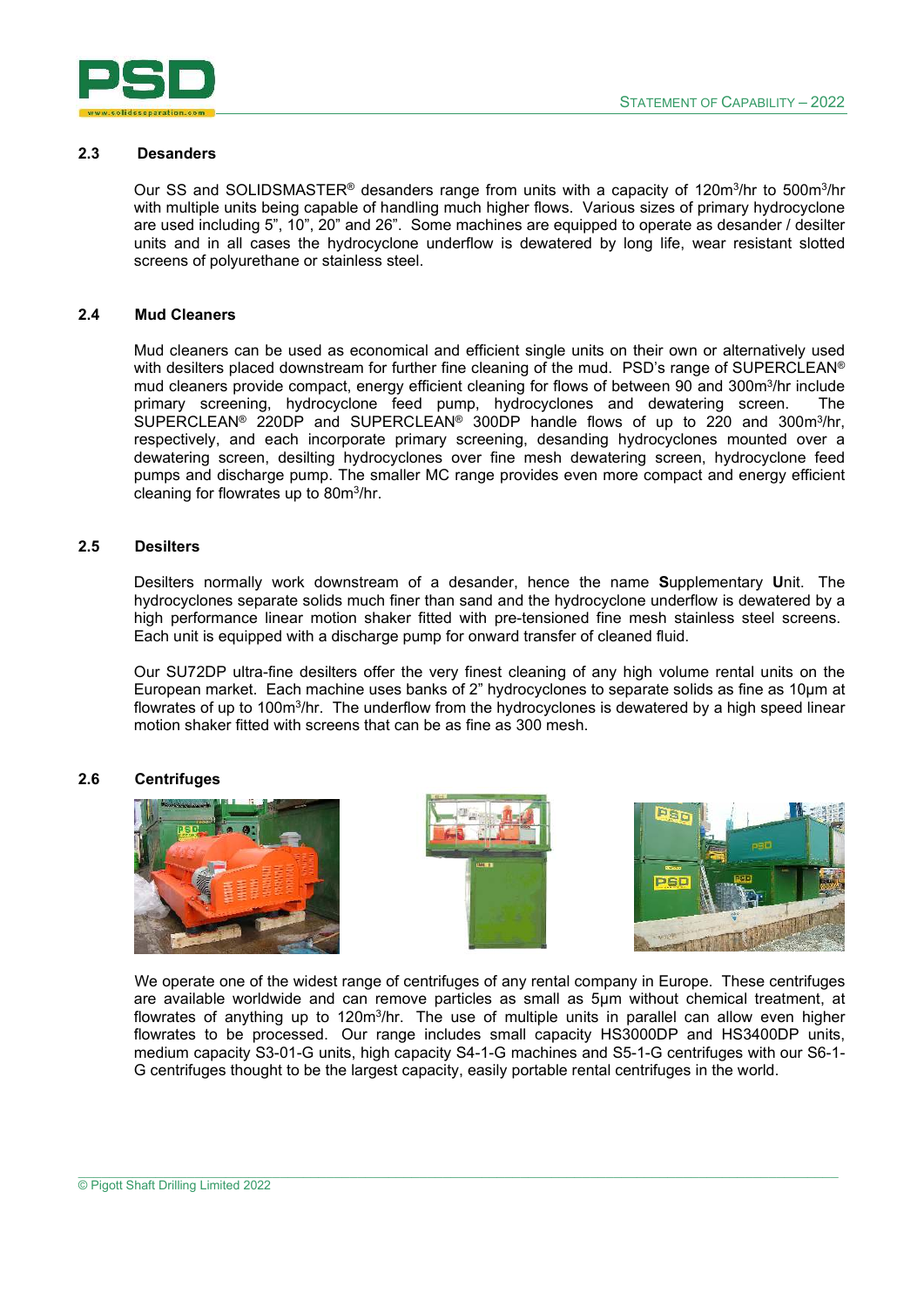

#### **2.7 Flocculation Systems**

We offer a range of flocculation equipment including solid and liquid mixing systems, dosing pumps, settlement tanks and pH reduction systems. Flocculation is normally used in conjunction with centrifuges or settlement tanks to remove the very fine flocculated solids. We can also help to identify the best products for your application.

#### **2.8 Mixing and Storage**

Our hire fleet includes a large selection of robust bentonite mixing and slurry storage equipment. Many of our mixing and storage tanks are built to the same dimensions as type 20' type 1CC freight containers and are Lloyd's Register certified, thereby enabling them to be shipped as seafreight containers.

Thoughtful design means that pumps, jet hoppers and other smaller equipment can be transported within the container sized units.

Our range of venturi jet hoppers allows bentonite, other powders and liquid products to be effectively mixed with water at high volumes. Skid mounted venturi jet hoppers are available in 4" and 6" but pipework adapters can be supplied to suit a customer's requirements. The units may be rented on their own or with purpose built bentonite mixing tanks which include vertical shaft agitators.

Specially designed tanks for the mixing of bentonite, with capacities of up to  $30<sup>m</sup>$ , are supplied with Venturi jet hoppers and are fitted with vertical shaft, electric powered agitators. Supraton and Polygator high shear mixers offer on-line mixing of bentonite with little requirement for the bentonite to yield as is normally required with venturi mixers. These units are often used in conjunction with PSD's big bag handling equipment.

Mixers for both solid and liquid grade polymers are available for rental. Solid grade mixers have variable speed polymer feeders and are designed to be operated on top of an agitated tank. Liquid grade mixing systems are supplied with an integral tank, vertical shaft agitator and variable speed dosing pump.

A range of tanks of up to 30m $^3$  capacity with twin or single vertical shaft agitators are available with valved connections to suit your requirements. The larger tanks are built to type 1CC container dimensions and are certified for shipment as seafreight containers. Straight sided or hopper type storage tanks of up to 35m $^3$  capacity are available with low level valved connections.  $\,$  Circular storage tanks of larger capacities such as 125 $\mathrm{m}^3$  and 200 $\mathrm{m}^3$  are available to special order.

#### **2.9 Complete Systems**

We are able to offer complete bentonite mixing, fresh bentonite storage, slurry cleaning and waste slurry clean-up systems. These are generally used on larger projects where multiple modules are used together to offer increased capacity or a wide range of cleaning capabilities. Complete systems can be offered to handle any flowrates although typical scenarios might be for 500, 1000, 1500 and 2000m<sup>3</sup>/hr.



800m<sup>3</sup>/hr Slurry Treatment Plant, 1800m<sup>3</sup>



1800m<sup>3</sup>/hr Slurry Treatment Plant, Singapore Kai Tak, Hong Kong Kong Singapore Kowloon, Hong Kong Kome



1350m<sup>3</sup>/hr Slurry Treatment Plant,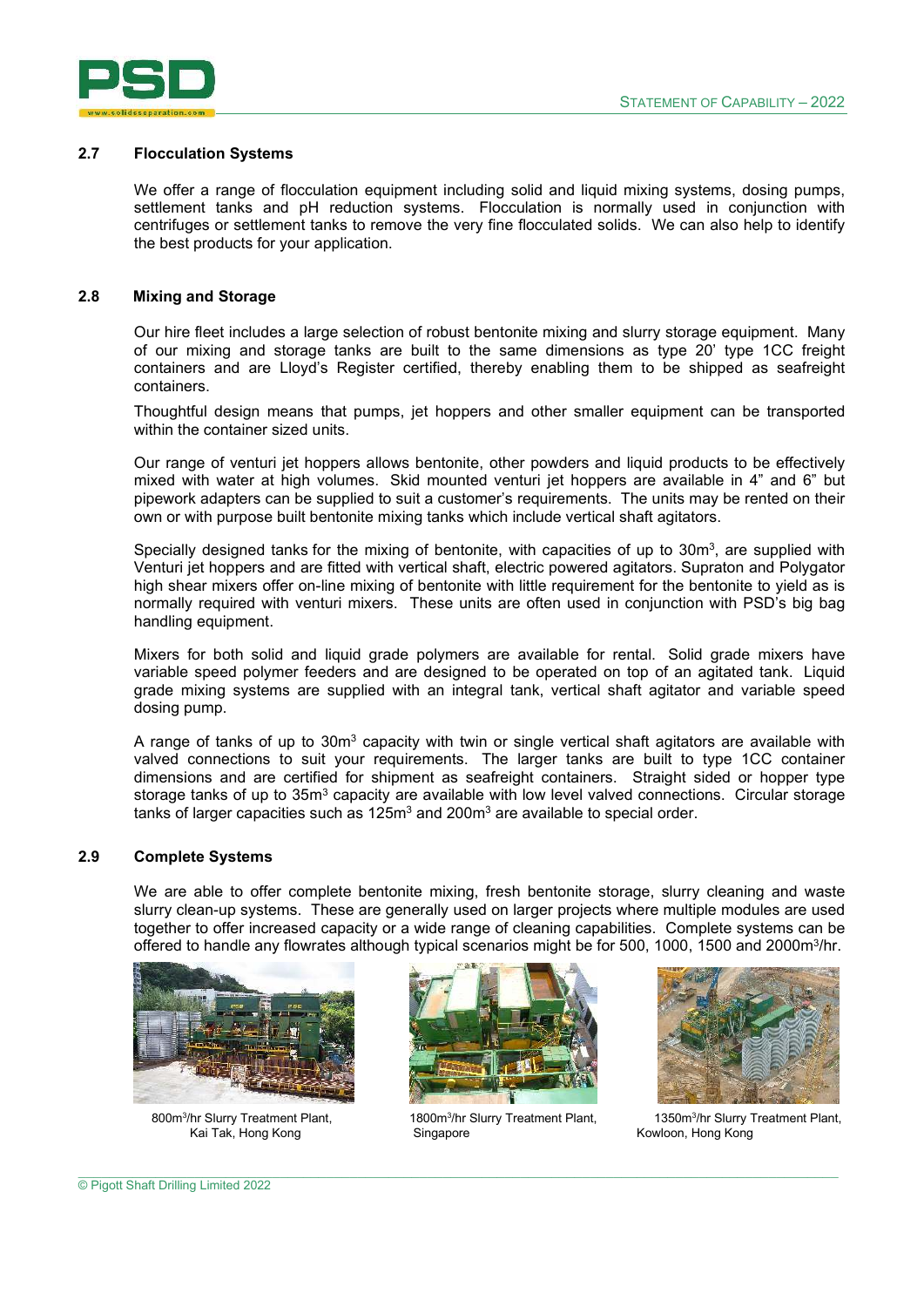



2x1400m<sup>3</sup>/hr Slurry Treatment Plants, Singapore 2x1000m<sup>3</sup>



2x1000m<sup>3</sup>/hr Slurry Treatment Plants, Singapore

#### **2.10 Waste Slurry / Mud Disposal**

The disposal of waste slurry / mud has traditionally been by tanker to landfill tips but there are now many locations where there is no suitable tip within reasonable travelling distance and the cost of tipping is in any case rising very quickly. This situation means that it is now often more economical, and nearly always more environmentally acceptable, to treat the waste slurry / mud on site so as to reduce the volume of liquid waste being sent off the site by tanker.

Legislation was introduced in 2001 to implement the European Landfill Directive, which restricts the disposal of fluids to only a few licensed landfill sites in the UK and elsewhere through Europe.

PSD are specialists in the cleaning of waste fluids and we are often able to turn waste mud or slurry into a considerably reduced volume of solids that can be disposed of at landfill and practically clear water that is able to be discharged to the sewer system.

One method of treatment for waste slurry or mud is to flocculate the solids in the fluid and dewater it so as to produce a semi-solid sludge for off-site disposal by tipper truck and a near clear centrate which can be safely disposed of to the public sewer system or to streams, rivers, canals, lakes or to the sea. Flocculation and centrifuging is most economical when there is a continuing requirement for waste fluid disposal during the progress of the job or where there is a large volume of surplus fluid, such as at the end of the work. Small or medium sized centrifuges can typically process 8 to 10m<sup>3</sup>/hr of flocculated waste fluid, our large S4-1-G centrifuges can handle up to 40m<sup>3</sup> /hr of these materials and the S5-1-G centrifuges have almost double that capacity and our S6-1-Gs are double the capacity of the S5-1-G.

Another method of eliminating the requirement for disposal by tanker, particularly where waste mud volumes are not large, is mud solidification. This process uses a specialist water absorbent polymer, POLYSWELL, which is mixed with the mud. Some of the water in the mud is chemically bound to the polymer thereby reducing the free water content of the mud and making it 'thicker'. The more polymer that is added the more water becomes bound to it and the mud becomes thicker, drier and stiffer. The final 'solidified' mud can be handled as a solid rather than a liquid and can normally be disposed of to a 'solids' landfill tip.

#### **2.11 Mud Products**

PSD have considerable experience in the supply, use, cleaning and disposal of water based muds to the civil engineering and drilling industries. We supply a wide choice of specialist mud additives for the control of rheological mud properties for bentonite, polymer and biodegradable mud systems.

Most of our specialist mud products, such as viscosifiers, thinners, fluid loss reducers, friction reducers and pH modifiers are held in stock by us and are available for rapid dispatch for delivery within the UK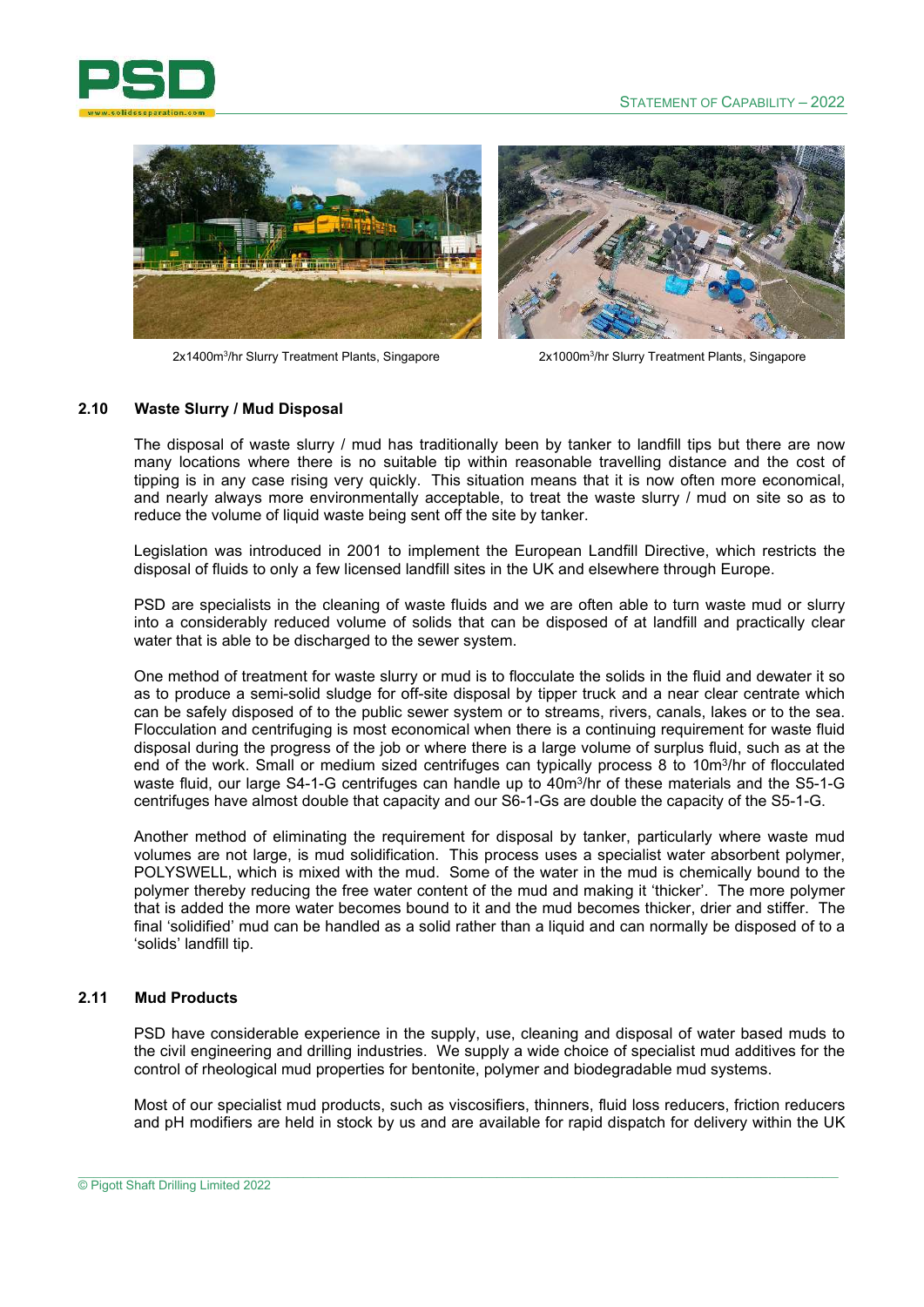

by next day or standard courier service. We can also make arrangements for air, sea or road transport to locations outside the UK.

There are many different types of bentonite powder including natural Sodium Montmorillonite clay, activated Calcium Montmorillonite clay and chemically or polymer enhanced clays. Bentonite powders are available with yields from 60 to 200 barrels per ton. The selection of the correct bentonite with the appropriate characteristics for the particular job will nearly always result in less problems and higher productivity, *thereby lowering the overall production costs.* 

We can advise you on the selection and use of our bentonite and other products for your particular application. We can supply a range of viscosifiers, from synthetic polymers to natural vegetable based biodegradable products.

CLAYCAP LIQUID is an excellent friction reducer and when added to water it forms an extremely slippy liquid that can be put to a variety of applications such as a lubricating fluid for pipejacking or caisson sinking. CLAYCAP LIQUID also reduces swelling of clays and provides hole stability and is thus an excellent choice of product.

PSD's FLR POLYMER is a solid grade synthetic polymer, which is primarily used as a **F**luid **L**oss **R**educer in bentonite based muds. It is particularly effective in plain fresh water muds, polymer extended muds and in weighted muds where substantial reductions in fluid loss may be achieved with small additions of this polymer, typically less than 1.5 $kg/m^3$  of mud.

POLYTHIN is a particularly effective mud thinner. One of its major uses is for the thinning (and desanding) of muds in diaphragm walling, prior to concreting. It is also highly useful for thinning heavily contaminated muds in directional drilling and slurry shield tunnelling applications.

PSD have a wide range of flocculants, called POLYFLOC. These include:

- Solid grade flocculants
- Liquid grade flocculants
- Anionic flocculants
- Cationic flocculants
- High charge flocculants
- Low charge flocculants
- High molecular weight flocculants
- Low molecular weight flocculants

In addition we supply primary coagulants and pH reducers.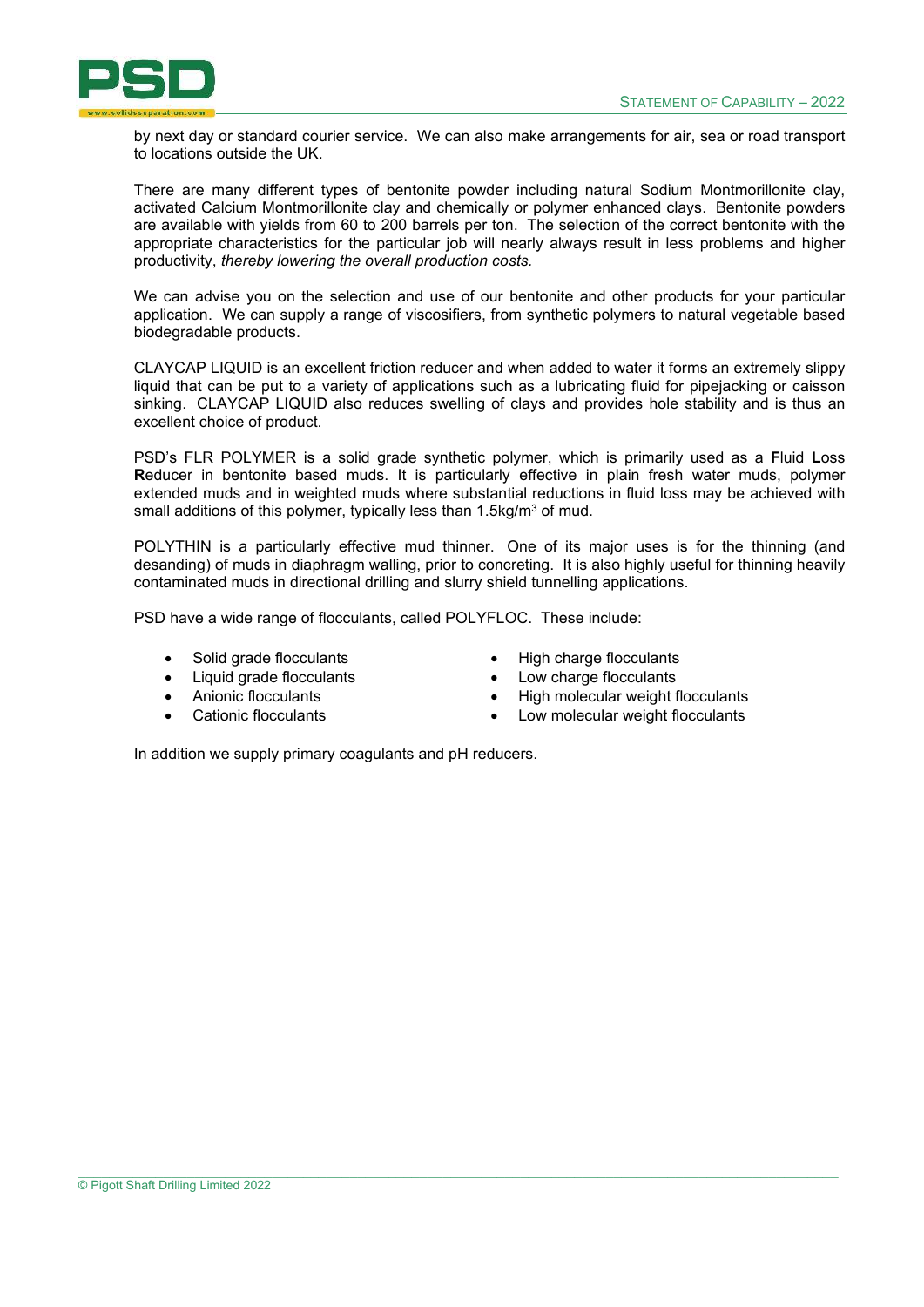

## **3.0 Project Summaries**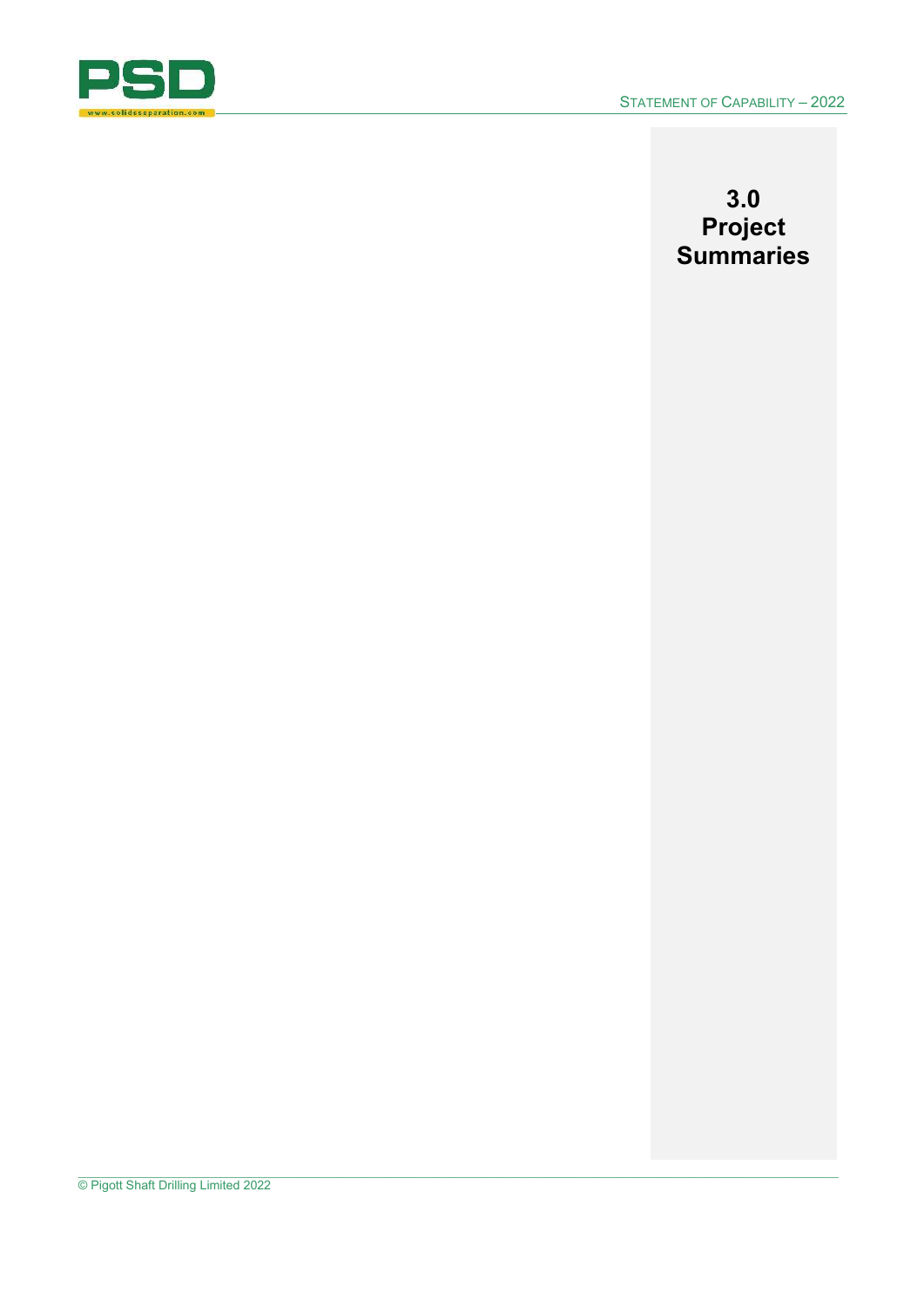

#### **3.0 PROJECTS**

### **3.1 Tunnelling & Pipejacking**

Listed below are some of the tunnelling and pipejacking projects that PSD has supplied slurry treatment equipment to:

| London, UK<br>Streeters - Costain<br>Thames Water Fresh Water Ring Main<br>London, UK<br>McAlpine, Wayss & Freytag,<br>London Underground Jubilee Line,<br>Bachy J.V.<br><b>River Thames tunnels</b><br>Dewatering of excavated solids from<br>Birmingham, UK<br>Amey Donelon<br>construction of Erdington Sewer.<br>Gammon-Kvaerner Joint<br>Central & Western Wan Chai 2.2m<br>Wanchai, Hong Kong<br>Venture<br>diameter sewers<br>Ayr, Scotland<br>George Leslie-Euro Iseki<br>2.4m Interceptor Sewer<br>Euro Iseki<br>Dover & Folkestone, UK<br>1.82m Sewer<br>Horden, UK<br><b>Johnston Construction</b><br>curved sea outfall tunnel,<br>Warndon, UK<br><b>Johnston Construction</b><br>Supply of desander for pipejack<br>Stockport, UK<br>Supply of desander for pipejack<br><b>Barhale Construction</b><br>Witney, UK<br>Supply<br>M J Clancy<br>Dubai, UAE<br>Euro Iseki<br>Aluminium plant 2.14m seawater intake<br>Bilbao, Spain<br>Euro Iseki<br>Main city centre sewer<br>Dover, UK<br>$1.45m$ sewer<br>Murphy<br>Bishopbriggs, Scotland<br>A.E. Yates<br><b>Relief</b> sewer<br>Kelvin Valley, Scotland<br>A.E. Yates<br>Main interceptor sewer<br>Rainham, UK<br>Supply of desander for pipejack as part<br>Murphy<br>of Channel Tunnel Rail Link project<br>(CTRL 361)<br>Complant & Fine Projects /<br>Twin 1.8m cable tunnels in hard rock<br>Aberdeen, Hong Kong | Location | <b>Client</b> | <b>Details</b> |
|--------------------------------------------------------------------------------------------------------------------------------------------------------------------------------------------------------------------------------------------------------------------------------------------------------------------------------------------------------------------------------------------------------------------------------------------------------------------------------------------------------------------------------------------------------------------------------------------------------------------------------------------------------------------------------------------------------------------------------------------------------------------------------------------------------------------------------------------------------------------------------------------------------------------------------------------------------------------------------------------------------------------------------------------------------------------------------------------------------------------------------------------------------------------------------------------------------------------------------------------------------------------------------------------------------------------------------------------------------------------------------------|----------|---------------|----------------|
|                                                                                                                                                                                                                                                                                                                                                                                                                                                                                                                                                                                                                                                                                                                                                                                                                                                                                                                                                                                                                                                                                                                                                                                                                                                                                                                                                                                      |          |               |                |
|                                                                                                                                                                                                                                                                                                                                                                                                                                                                                                                                                                                                                                                                                                                                                                                                                                                                                                                                                                                                                                                                                                                                                                                                                                                                                                                                                                                      |          |               |                |
|                                                                                                                                                                                                                                                                                                                                                                                                                                                                                                                                                                                                                                                                                                                                                                                                                                                                                                                                                                                                                                                                                                                                                                                                                                                                                                                                                                                      |          |               |                |
|                                                                                                                                                                                                                                                                                                                                                                                                                                                                                                                                                                                                                                                                                                                                                                                                                                                                                                                                                                                                                                                                                                                                                                                                                                                                                                                                                                                      |          |               |                |
|                                                                                                                                                                                                                                                                                                                                                                                                                                                                                                                                                                                                                                                                                                                                                                                                                                                                                                                                                                                                                                                                                                                                                                                                                                                                                                                                                                                      |          |               |                |
|                                                                                                                                                                                                                                                                                                                                                                                                                                                                                                                                                                                                                                                                                                                                                                                                                                                                                                                                                                                                                                                                                                                                                                                                                                                                                                                                                                                      |          |               |                |
|                                                                                                                                                                                                                                                                                                                                                                                                                                                                                                                                                                                                                                                                                                                                                                                                                                                                                                                                                                                                                                                                                                                                                                                                                                                                                                                                                                                      |          |               |                |
|                                                                                                                                                                                                                                                                                                                                                                                                                                                                                                                                                                                                                                                                                                                                                                                                                                                                                                                                                                                                                                                                                                                                                                                                                                                                                                                                                                                      |          |               |                |
|                                                                                                                                                                                                                                                                                                                                                                                                                                                                                                                                                                                                                                                                                                                                                                                                                                                                                                                                                                                                                                                                                                                                                                                                                                                                                                                                                                                      |          |               |                |
|                                                                                                                                                                                                                                                                                                                                                                                                                                                                                                                                                                                                                                                                                                                                                                                                                                                                                                                                                                                                                                                                                                                                                                                                                                                                                                                                                                                      |          |               |                |
|                                                                                                                                                                                                                                                                                                                                                                                                                                                                                                                                                                                                                                                                                                                                                                                                                                                                                                                                                                                                                                                                                                                                                                                                                                                                                                                                                                                      |          |               |                |
|                                                                                                                                                                                                                                                                                                                                                                                                                                                                                                                                                                                                                                                                                                                                                                                                                                                                                                                                                                                                                                                                                                                                                                                                                                                                                                                                                                                      |          |               |                |
|                                                                                                                                                                                                                                                                                                                                                                                                                                                                                                                                                                                                                                                                                                                                                                                                                                                                                                                                                                                                                                                                                                                                                                                                                                                                                                                                                                                      |          |               |                |
|                                                                                                                                                                                                                                                                                                                                                                                                                                                                                                                                                                                                                                                                                                                                                                                                                                                                                                                                                                                                                                                                                                                                                                                                                                                                                                                                                                                      |          |               |                |
|                                                                                                                                                                                                                                                                                                                                                                                                                                                                                                                                                                                                                                                                                                                                                                                                                                                                                                                                                                                                                                                                                                                                                                                                                                                                                                                                                                                      |          |               |                |
|                                                                                                                                                                                                                                                                                                                                                                                                                                                                                                                                                                                                                                                                                                                                                                                                                                                                                                                                                                                                                                                                                                                                                                                                                                                                                                                                                                                      |          |               |                |
|                                                                                                                                                                                                                                                                                                                                                                                                                                                                                                                                                                                                                                                                                                                                                                                                                                                                                                                                                                                                                                                                                                                                                                                                                                                                                                                                                                                      |          |               |                |
|                                                                                                                                                                                                                                                                                                                                                                                                                                                                                                                                                                                                                                                                                                                                                                                                                                                                                                                                                                                                                                                                                                                                                                                                                                                                                                                                                                                      |          |               |                |
|                                                                                                                                                                                                                                                                                                                                                                                                                                                                                                                                                                                                                                                                                                                                                                                                                                                                                                                                                                                                                                                                                                                                                                                                                                                                                                                                                                                      |          |               |                |
|                                                                                                                                                                                                                                                                                                                                                                                                                                                                                                                                                                                                                                                                                                                                                                                                                                                                                                                                                                                                                                                                                                                                                                                                                                                                                                                                                                                      |          |               |                |
|                                                                                                                                                                                                                                                                                                                                                                                                                                                                                                                                                                                                                                                                                                                                                                                                                                                                                                                                                                                                                                                                                                                                                                                                                                                                                                                                                                                      |          |               |                |
| <b>Johnston Construction</b>                                                                                                                                                                                                                                                                                                                                                                                                                                                                                                                                                                                                                                                                                                                                                                                                                                                                                                                                                                                                                                                                                                                                                                                                                                                                                                                                                         |          | Nishimatsu    |                |
| 240m <sup>3</sup> /hr Desanding/desilting for<br>Dundee, Scotland<br>pipejack                                                                                                                                                                                                                                                                                                                                                                                                                                                                                                                                                                                                                                                                                                                                                                                                                                                                                                                                                                                                                                                                                                                                                                                                                                                                                                        |          |               |                |
| 5.15m diameter Kai Tak transfer<br>China Harbour Transfield JV<br>Kowloon, Hong Kong                                                                                                                                                                                                                                                                                                                                                                                                                                                                                                                                                                                                                                                                                                                                                                                                                                                                                                                                                                                                                                                                                                                                                                                                                                                                                                 |          |               |                |
| sewers. 0.2% downtime.                                                                                                                                                                                                                                                                                                                                                                                                                                                                                                                                                                                                                                                                                                                                                                                                                                                                                                                                                                                                                                                                                                                                                                                                                                                                                                                                                               |          |               |                |
| Limerick, Ireland<br><b>Coleman Tunnelling</b><br>Pipejack                                                                                                                                                                                                                                                                                                                                                                                                                                                                                                                                                                                                                                                                                                                                                                                                                                                                                                                                                                                                                                                                                                                                                                                                                                                                                                                           |          |               |                |
| Herrenknecht International<br>Limerick, Ireland<br>Desanding for pipejack                                                                                                                                                                                                                                                                                                                                                                                                                                                                                                                                                                                                                                                                                                                                                                                                                                                                                                                                                                                                                                                                                                                                                                                                                                                                                                            |          |               |                |
| Desanding, & waste slurry clean up for<br>Llandudno, Wales<br><b>AGD Iseki</b><br>pipejack                                                                                                                                                                                                                                                                                                                                                                                                                                                                                                                                                                                                                                                                                                                                                                                                                                                                                                                                                                                                                                                                                                                                                                                                                                                                                           |          |               |                |
| Desanding, slurry storage and supply<br>Dublin, Ireland<br><b>AMCO Donelon</b>                                                                                                                                                                                                                                                                                                                                                                                                                                                                                                                                                                                                                                                                                                                                                                                                                                                                                                                                                                                                                                                                                                                                                                                                                                                                                                       |          |               |                |
| of FLR Polymer for pipejack                                                                                                                                                                                                                                                                                                                                                                                                                                                                                                                                                                                                                                                                                                                                                                                                                                                                                                                                                                                                                                                                                                                                                                                                                                                                                                                                                          |          |               |                |
| North Point, Hong Kong<br>Leighton-Kumagai Joint<br>Clean up of run off water from                                                                                                                                                                                                                                                                                                                                                                                                                                                                                                                                                                                                                                                                                                                                                                                                                                                                                                                                                                                                                                                                                                                                                                                                                                                                                                   |          |               |                |
| construction of Wan Chai & North Point<br>Venture                                                                                                                                                                                                                                                                                                                                                                                                                                                                                                                                                                                                                                                                                                                                                                                                                                                                                                                                                                                                                                                                                                                                                                                                                                                                                                                                    |          |               |                |
| Sewer                                                                                                                                                                                                                                                                                                                                                                                                                                                                                                                                                                                                                                                                                                                                                                                                                                                                                                                                                                                                                                                                                                                                                                                                                                                                                                                                                                                |          |               |                |
| Tunbridge Wells, UK<br><b>Johnston Construction</b><br>Slurry cleaning for pipejack                                                                                                                                                                                                                                                                                                                                                                                                                                                                                                                                                                                                                                                                                                                                                                                                                                                                                                                                                                                                                                                                                                                                                                                                                                                                                                  |          |               |                |
| Swords, Ireland<br>Herrenknecht International<br>Desanding for 750mm pipejack                                                                                                                                                                                                                                                                                                                                                                                                                                                                                                                                                                                                                                                                                                                                                                                                                                                                                                                                                                                                                                                                                                                                                                                                                                                                                                        |          |               |                |
| Falkirk, Scotland<br>1.45m dia tunnel. Clayball separator &<br>F&B/Herrenknecht<br>centrifuge with flocculation<br>International                                                                                                                                                                                                                                                                                                                                                                                                                                                                                                                                                                                                                                                                                                                                                                                                                                                                                                                                                                                                                                                                                                                                                                                                                                                     |          |               |                |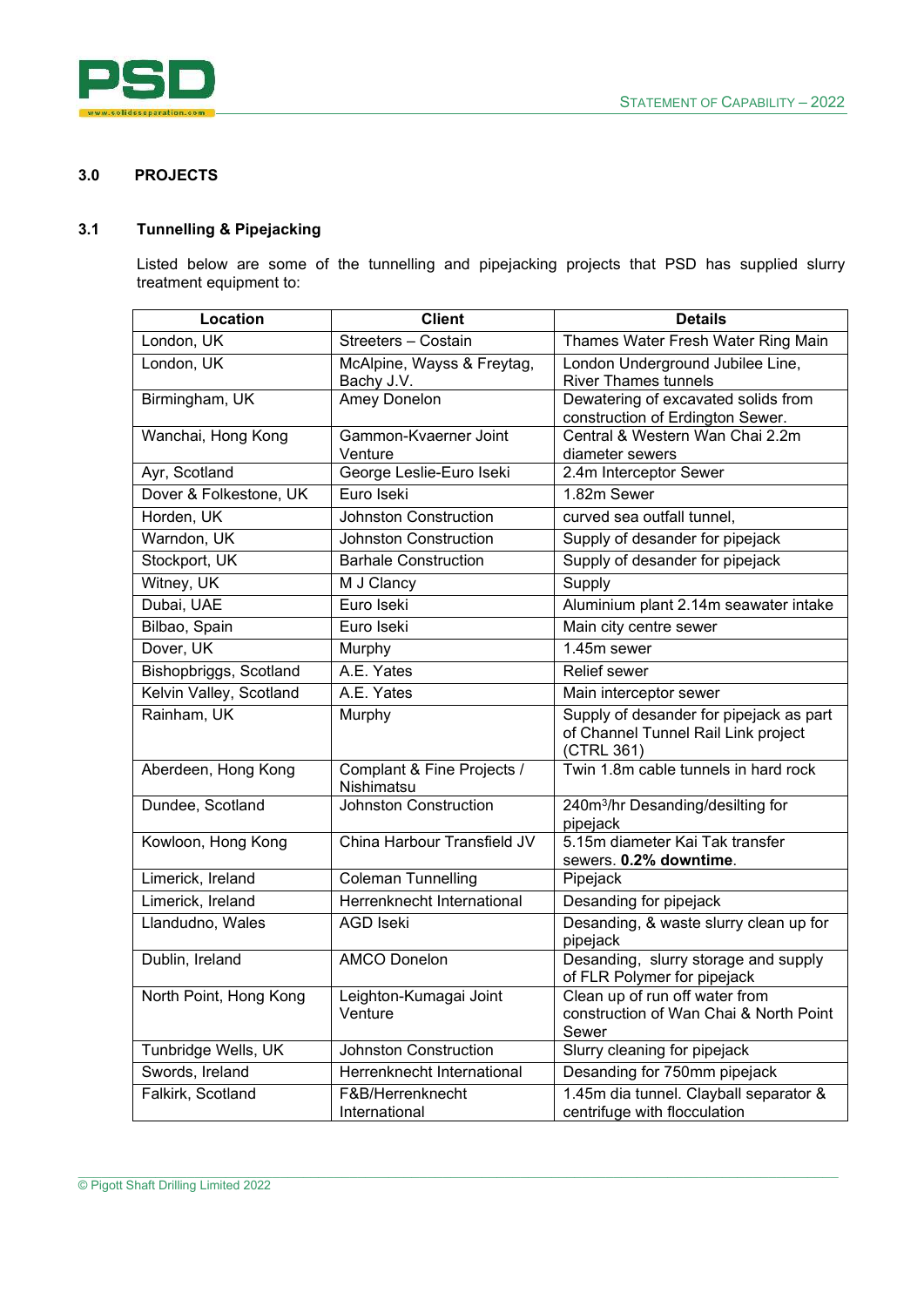

| Location                           | <b>Client</b>                | <b>Details</b>                                                                   |
|------------------------------------|------------------------------|----------------------------------------------------------------------------------|
| Edinburgh, Scotland                | <b>McGarvey Construction</b> | Centrifuge with flocculants to control                                           |
|                                    |                              | clay content of the active slurry                                                |
| Athens, Greece                     | <b>AGD Iseki</b>             | Desanding for pipejack in dense sands<br>as part of preparation for 04 Olympics. |
| Swords, Ireland                    | <b>AGD Iseki</b>             | Controlling slurry density for pipejack in                                       |
|                                    |                              | clays with use of centrifuge and                                                 |
|                                    |                              | flocculation system                                                              |
| Limerick, Ireland                  | AMEC / PJ Hegarty JV         | Desanding and desilting equipment in                                             |
|                                    |                              | support of 2 No. 1800mm diameter                                                 |
|                                    |                              | Herrenknecht pipejacking machines.                                               |
|                                    |                              | Full waste slurry clean up using                                                 |
|                                    |                              | centrifuge and flocculants                                                       |
| Bewl, UK                           | F & B Tunnelling             | Clayball separator to act as primary                                             |
|                                    |                              | cleaning unit on a pipejack project.                                             |
| Brussels, Belgium                  | <b>SMET Tunnelling</b>       | Desanding for 1450mm diameter                                                    |
| Hamburg, Germany                   | <b>SMET Tunnelling</b>       | pipejack.<br>Desanding/desilting on a 2900mm                                     |
|                                    |                              | diameter pipejack in the centre of                                               |
|                                    |                              | Hamburg.                                                                         |
| Leicester, UK                      | <b>AGD Iseki</b>             | Desander for pipejack.                                                           |
| C855 Circle Line,                  | Who Hup, Shanghai Tunnel     | Major four stage slurry treatment plant                                          |
| Singapore                          | Engineering, Alpine Mayreder | to support 2 No. 6.6m diameter slurry                                            |
|                                    |                              | TBMs with a combined flow rate of                                                |
|                                    |                              | $1800m^3/hr.$                                                                    |
| Durban, Republic of                | Hochtief Construction /      | Bentonite mixing, slurry cleaning and                                            |
| South Africa                       | Concor (Durban Harbour       | waste slurry clean up for 520m long,                                             |
|                                    | Tunnel Contractors)          | 5.1m diameter services tunnel in marine                                          |
|                                    |                              | sediments beneath Durban Harbour<br>entrance.                                    |
| Lille, France                      | <b>CSM Bessac</b>            | Provision of desander for use with                                               |
|                                    |                              | AVN1000 excavating 117m drive at                                                 |
|                                    |                              | 1295mm OD through sandy clays.                                                   |
| Kowloon, Hong Kong                 | Leighton-Balfour Beatty-     | Bentonite mixing, slurry cleaning and                                            |
|                                    | Kumagai-John Holland         | waste slurry clean up for 8m diameter                                            |
|                                    | (Link 200 JV)                | railway tunnel for Kowloon Canton                                                |
|                                    |                              | Railway Corporation.                                                             |
| Sables d'Olonne, France            | <b>CSM Bessac</b>            | Provision of 310m <sup>3</sup> /hr desander for                                  |
|                                    |                              | 600m of 1850 OD pipejack in very fine<br>sand and abrasive rock.                 |
| Dunedin, New Zealand               | <b>McConnell Dowell</b>      | Provision of desander and centrifuge to                                          |
|                                    | Constructors                 | support AVN1800T on 2150mm                                                       |
|                                    |                              | diameter pipejack.                                                               |
| South London, UK                   | Herrenknecht International   | Desanding for 1200mm dia pipejack.                                               |
| Isle of Grain, Kent, UK            | $\overline{F}$ & B Limited   | Provision of centrifuge and flocculation                                         |
|                                    |                              | system for waste slurry clean up for                                             |
|                                    |                              | pipejack.                                                                        |
| County Dublin, Ireland             | Dolmac Limited               | Desander to support Herrenknecht                                                 |
|                                    |                              | pipejacking machine.                                                             |
| Prague, Czech Republic             | AGD (Iseki)                  | Mud cleaner for pipejack                                                         |
| Ramsgate, UK                       | AGD (Iseki) / Perco          | Centrifuge & floc system for pipejack                                            |
| Newcastle under Lyme,<br><b>UK</b> | AGD (Iseki) / Perco          | Desander, centrifuge & flocculation<br>system for pipejack                       |
| Mullingar, Ireland                 | AGD (Iseki) / Dolmac         | S4 Centrifuge & flocculation system for                                          |
|                                    |                              | pipejack                                                                         |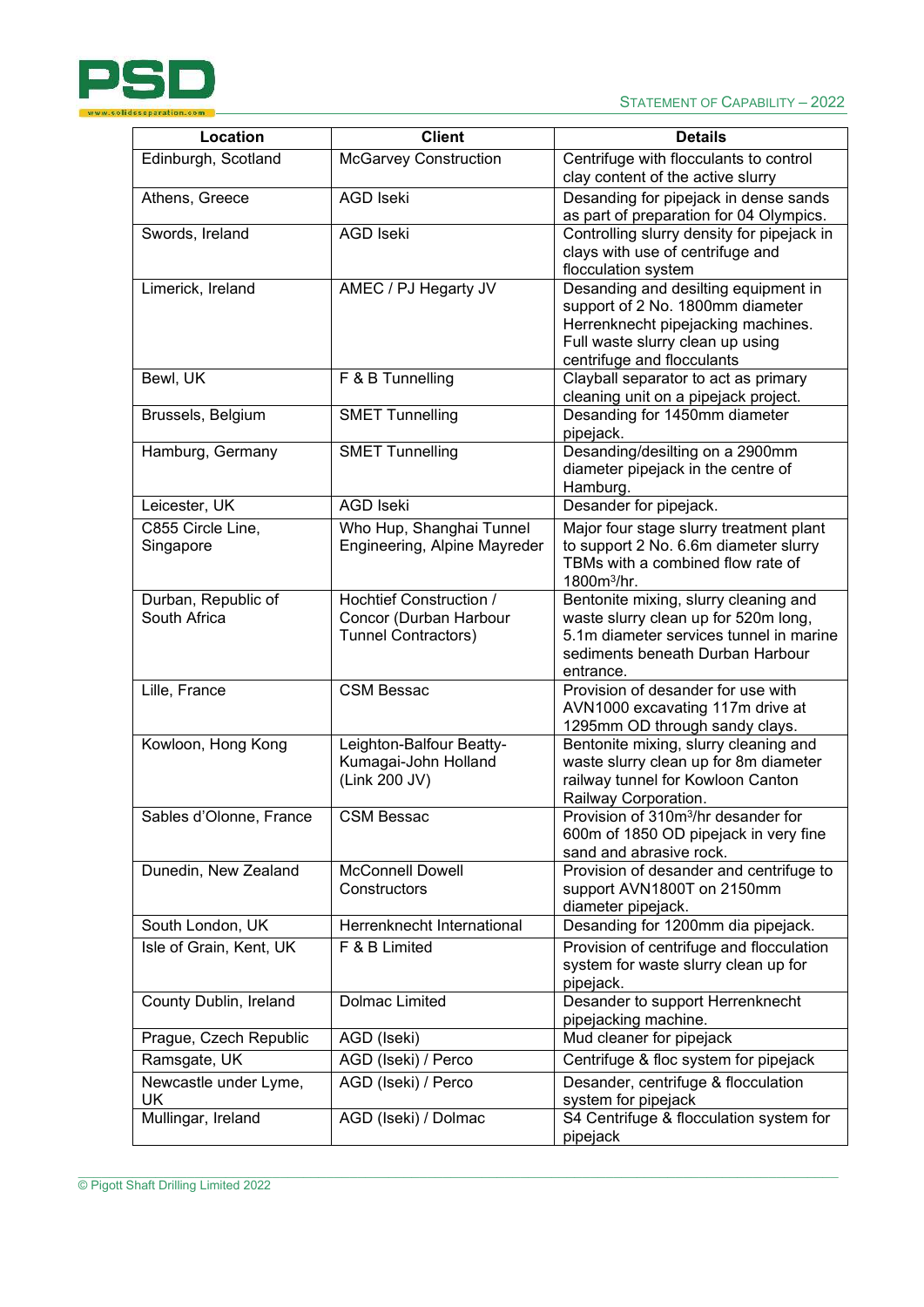

| Location                                  | <b>Client</b>                           | <b>Details</b>                                                                                                                                    |
|-------------------------------------------|-----------------------------------------|---------------------------------------------------------------------------------------------------------------------------------------------------|
| Croes Atti, Flint, UK                     | AGD (Iseki) / VJ Donegan                | Centrifuge & floc system for pipejack                                                                                                             |
| Barcelona, Spain                          | AGD (Iseki)                             | SM400 desander, S4 centrifuge &<br>flocculation system for pipejack                                                                               |
| Lai Chi Kok, Kowloon,<br>Hong Kong        | Leighton John Holland JV                | Provision of a slurry treatment plant for<br>the construction of a stormwater sewer<br>as part of the Lai Chi Kok Transfer<br>Scheme              |
| Adelaide, Australia                       | McConnell Dowell ABI JV                 | Provision of 2 No. slurry treatment<br>plants for the construction of intake &<br>outlet tunnels for the Adelaide<br><b>Desalination Plant</b>    |
| Brisbane, Australia                       | Northern Network Alliance               | Provision of centrifuge to support<br>pipejacking project.                                                                                        |
| Melbourne, Australia                      | <b>Thiess Tunnelling</b>                | Provision of 2 No. slurry treatment<br>plants for the construction of intake &<br>outlet tunnels for the Victorian<br><b>Desalination Project</b> |
| Christchurch, New<br>Zealand              | <b>McConnell Dowell</b><br>Constructors | Provision of centrifuge to support<br>pipejacking project                                                                                         |
| C916 Downtown Line,<br>Singapore          | <b>McConnell Dowell SE Asia</b>         | Provision of 2 No. slurry treatment<br>plants to support the construction of<br>twin metro tunnels                                                |
| Nimes, France                             | <b>CSM Bessac</b>                       | Provision of centrifuge for pipejack.                                                                                                             |
| Warrington, UK                            | A E Yates Trenchless<br>Solutions       | Centrifuge & flocculation system for<br>waste mud clean up with ppejacking<br>operation                                                           |
| Le Havre, France                          | <b>CSM Bessac</b>                       | Provision of centrifuges & flocculation<br>systems to support 2 pipejacks                                                                         |
| Runcorn, UK                               | A E Yates Trenchless<br>Solutions       | Centrifuge & flocculation system for<br>waste mud clean up with ppejacking<br>operation                                                           |
| Delph, UK                                 | A E Yates Trenchless<br>Solutions       | Centrifuge & flocculation system for<br>waste mud clean up with ppejacking<br>operation                                                           |
| Maromme, France                           | <b>CSM Bessac</b>                       | Provision of mud cleaner for pipejack                                                                                                             |
| Jurong, Singapore                         | Ed Zublin AG                            | Centrifuge & flocculation system for<br>waste slurry clean up from a major<br>pipejacking operation                                               |
| Bidart, France                            | <b>CSM Bessac</b>                       | Complete separation system for major<br>long sea outfall                                                                                          |
| Abu Dhabi                                 | <b>McConnell Dowell</b>                 | Separation equipment for major sewer<br>project using pipejacking technique                                                                       |
| Copenhagen, Denmark                       | <b>SMET Tunnelling</b>                  | High capacity centrifuge for density<br>control on major pipejacking project.                                                                     |
| T208, Singapore                           | Leighton John Holland JV                | Provision of 2 No. slurry treatment<br>plants to support the construction of<br>four metro tunnels                                                |
| Desalination Plant,<br>Antofagasta, Chile | <b>CSM Bessac</b>                       | Provision of 2 No. slurry treatment<br>plants to support the construction of<br>three intake/outlet tunnels                                       |
| T202, Singapore                           | Penta-Ocean Construction<br>Co.Ltd      | Provision of 2 No. slurry treatment<br>plants to support the construction of<br>four metro tunnels                                                |
| Trans Adriatic Pipeline,<br>Albania       | Various organisations                   | Slurry treatment equipment for multiple<br>phases of work.                                                                                        |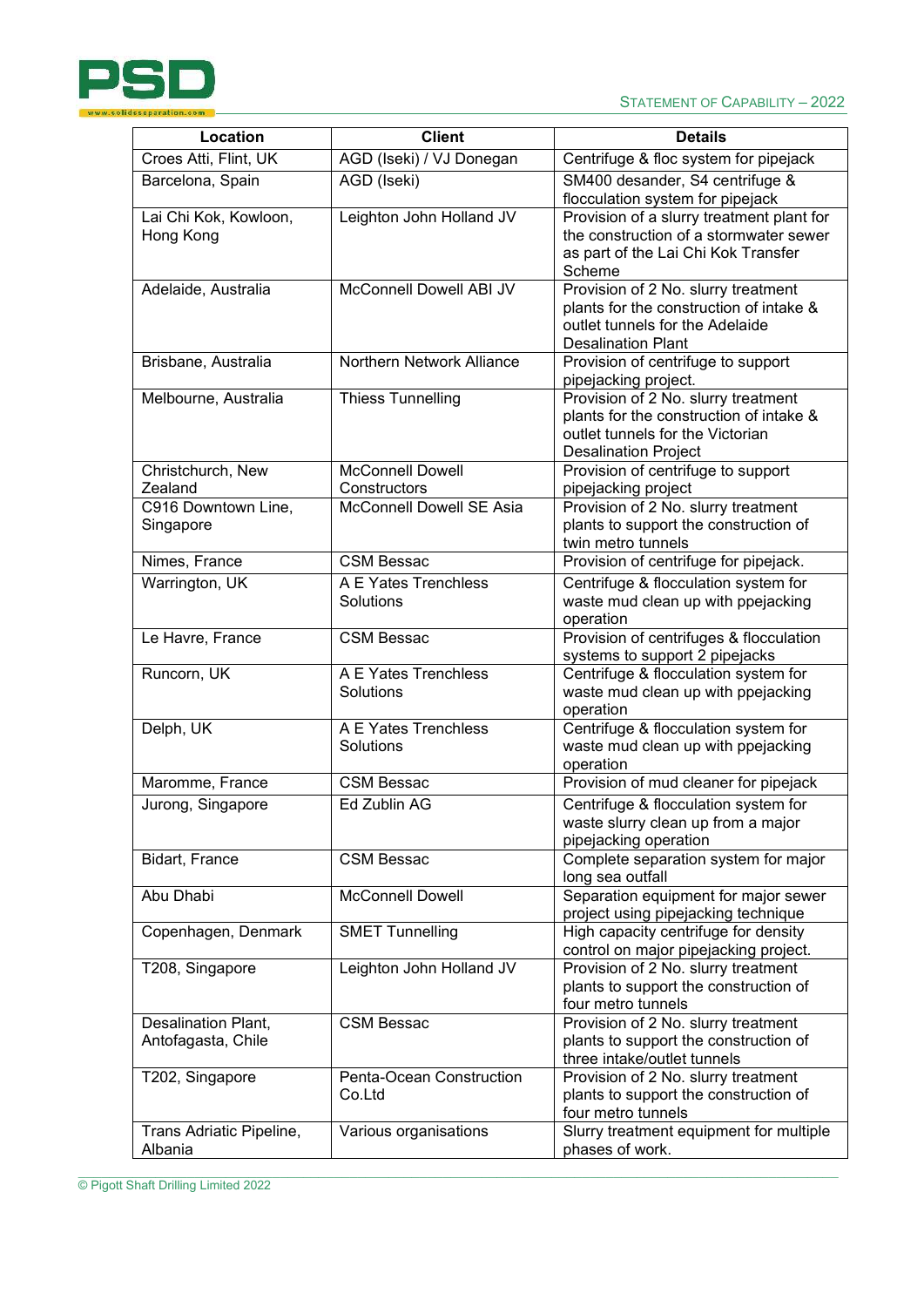

| Location      | Client | <b>Details</b>                                                                                         |
|---------------|--------|--------------------------------------------------------------------------------------------------------|
| Rouen, France | Bessac | Provision of desanding equipment,<br>centrifuges & flocculation systems to<br>support multiple drives. |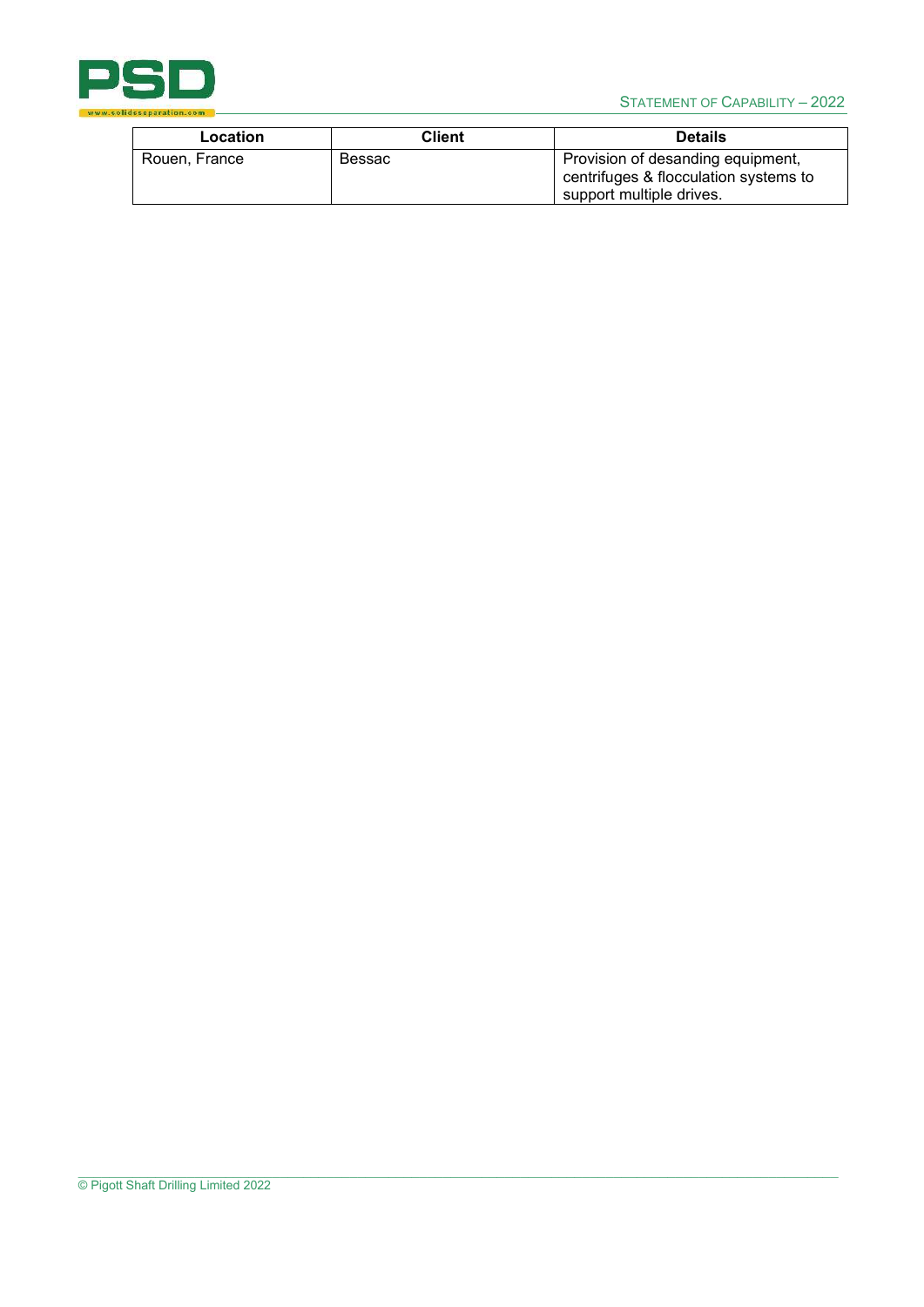

#### **3.2 Major Civil Engineering**

PSD are often involved in major civil engineering projects, including bentonite pilling, diaphragm walling, canal cleaning, reservoir dredging, soil washing. Some of those that we have been involved with recently are listed below:

| Location                      | <b>Client</b>                                     | <b>Details</b>                                                                                            |
|-------------------------------|---------------------------------------------------|-----------------------------------------------------------------------------------------------------------|
| Blackpool, UK                 | <b>Bachy Soletanche</b>                           | Fine cleaning and waste mud clean-up by                                                                   |
|                               |                                                   | flocculation for diaphragm walling - North                                                                |
|                               |                                                   | West Water storm water tanks                                                                              |
| London, UK                    | <b>Stent Foundations</b>                          | London Underground Jubilee Line,                                                                          |
|                               |                                                   | <b>Bermondsey Station</b>                                                                                 |
| London, UK                    | <b>Tarmac Bachy</b>                               | Canary Wharf station diaphragm walling                                                                    |
| Kent, UK                      | Tarmac H.B.M. J.V.                                | Medway Tunnel                                                                                             |
| Birmingham, UK                | <b>Douglas Technical Services</b>                 | Dredging of the Aston canal.                                                                              |
| Copenhagen, Denmark           | COMET (Bachy)                                     | Copenhagen Metro                                                                                          |
| Germany                       | Spie Spezialtiefbau                               | Fine cleaning of diaphragm walling<br>slurries by centrifuge                                              |
| London, UK                    | <b>VHE</b>                                        | Woolwich Arsenal, soil washing                                                                            |
| Newmarket, UK                 | Delta Civil Engineering                           | Removal of solids from wash water used<br>to clean the 20km Blackdyke to Kennett<br>water transfer tunnel |
| Bourg la Reine, France        | <b>Spie Fondations</b>                            | Fine cleaning of diaphragm walling<br>slurries by centrifuge                                              |
| Jersey, Channel Islands       | <b>Shanks Waste Services</b>                      | Washing of 1000 tonnes of clay-rich<br>hydrocarbon contaminated land at a<br>former gas works             |
| La Celle St. Cloud,<br>France | <b>Spie Fondations</b>                            | Fine cleaning of diaphragm walling<br>slurries by centrifuge                                              |
| Hackney, UK                   | Cementation Bachy JV                              | Fine cleaning by centrifuge for diaphragm                                                                 |
|                               |                                                   | walling on Channel Tunnel Rail Link -<br>Contract 220                                                     |
| London, UK                    | Costain Skanska Bachy<br>Joint Venture            | Desilting for diaphragm walling on<br>Channel Tunnel Rail Link - Contract 240                             |
| London. UK                    | <b>AMEC Piling</b>                                | High capacity desanding for A13 Piling<br>works                                                           |
| Birmingham, UK                | <b>Stent Foundations</b>                          | Various contracts for desanding of                                                                        |
|                               | <b>Expanded Piling</b>                            | bentonite piles for construction of                                                                       |
|                               | <b>AMEC Piling</b>                                | Birmingham Northern Relief Road                                                                           |
| London, UK                    | <b>Cementation Foundations</b><br>Skanska Limited | Channel Tunnel Rail Link - desilting for<br>diaphragm wall - Contract 230                                 |
| London, UK                    | Keller Ground Engineering                         | Cleaning of bentonite for Channel Tunnel<br>Rail Link Contract 310 piling                                 |
| Dublin, Ireland               | <b>Nishimatsu Construction</b>                    | Clean up of run off water from<br>construction of Dublin Port Tunnel                                      |
| East Sussex, UK               | J T Mackley Constuction                           | Dewatering of dredgings from Weir Wood<br>Reservoir                                                       |
| Arnhem, Holland               | <b>HBG Construction</b>                           | Desanding and desilting of 50 No. 1.5m<br>dia. Piles excavated in very fine sand                          |
| North Point, Hong Kong        | Leighton-Kumagai Joint<br>Venture                 | Clean up of run off water from<br>construction of Wan Chai & North Point<br>Sewer                         |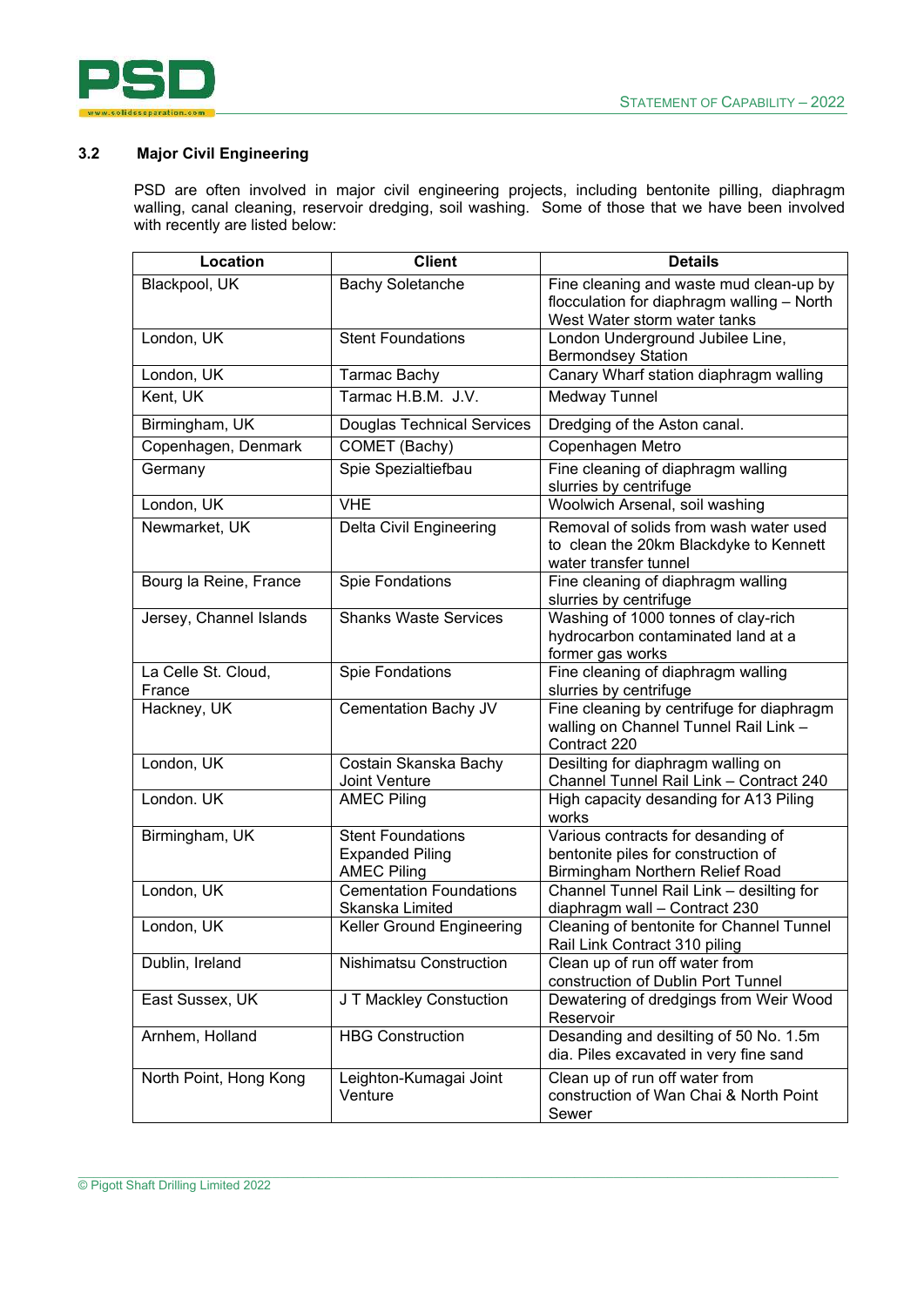

| Location              | <b>Client</b>                     | <b>Details</b>                                                                                                                                                                 |
|-----------------------|-----------------------------------|--------------------------------------------------------------------------------------------------------------------------------------------------------------------------------|
| London, UK            |                                   | Clean up of waste bentonite for Channel                                                                                                                                        |
|                       | Keller Ground Engineering         | Tunnel Rail Link Contract 310.                                                                                                                                                 |
| Paris, France         | Soletanche/Bilfinger/Spie<br>JV   | Removal of chalk fines from active mud<br>for 19ydrofraise operation.                                                                                                          |
| Barrow, UK            | Van Oord ACZ                      | Desanding of pumped seawater used to<br>pressure test pipeline.                                                                                                                |
| Monte Carlo, Monaco   | <b>SAM</b>                        | Removal of fines from mud and waste<br>mud clean-up.                                                                                                                           |
| Corby, UK             | <b>Corus Steel</b>                | Dewatering of sludge from holding<br>lagoons.                                                                                                                                  |
| Biscarrosse, France   | Soletanche Bachy                  | Removal of fine particles from mud and<br>waste mud clean-up using a centrifuge<br>and flocculants.                                                                            |
| Dartford, UK          | <b>AMEC</b>                       | Clean-up of chalk contaminated shaft<br>construction water using a centrifuge,<br>flocculants and pH adjustment                                                                |
| Marseille, France     | Soletanche Bachy                  | Cleaning of mud for a small diameter<br>piling operation. Compact, high<br>performance unit used.                                                                              |
| Le Havre, France      | Soletanche Bachy                  | Desilting of mud used for 19ydrofraise<br>operation and waste mud clean-up using<br>a centrifuge and flocculants                                                               |
| Great Yarmouth, UK    | <b>Bachy Soletanche</b>           | Desanding and desilting of diaphragm<br>wall panels for deep shaft.                                                                                                            |
| Corby, UK             | <b>Corus Steel</b>                | Annual dewatering of zinc sludge from<br>holding lagoons.                                                                                                                      |
| Allington, UK         | <b>Bachy Soletanche</b>           | Fine cleaning of mud for 19ydrofraise<br>operation and waste mud clean-up using<br>a centrifuge and flocculants. Deep<br>excavation for underground waste transfer<br>station. |
| Crotone, Italy        | <b>DEC Dredging International</b> | Major soil washing project to remove<br>contaminants from beach sand.                                                                                                          |
| Marseille, France     | Soletanche Bachy                  | Fine cleaning of bentonite mud used on<br>19ydrofraise diaphragm walling project.                                                                                              |
| Reading, UK           | Clear Water D.C                   | Three stage separation equipment for the<br>clean up of over 8000m <sup>3</sup> of difficult sludge<br>from digester tanks.                                                    |
| Martinique, Caribbean | Soletanche Bachy                  | Fine cleaning of bentonite mud used on<br>prestigious diaphragm walling project                                                                                                |
| London Heathrow, UK   | <b>British Airports Authority</b> | Long term rental of flocculation system<br>and belt press for the fine cleaning of site<br>road sweepings                                                                      |
| Albi, France          | Soletanche Bachy                  | Compact, high performance mud cleaner<br>for small diameter piling operation.                                                                                                  |
| Paris, France         | <b>Spie Fondations</b>            | Supply of supplementary desilting<br>equipment to work downstream of client's<br>own desander on diaphragm walling<br>project.                                                 |
| Ganguise, France      | Soletanche Bachy                  | Provision of supplementary desilter and<br>centrifuge to work downstream of client's<br>own desander on diaphragm walling<br>project.                                          |
| Marseille, France     | <b>Spie Fondations</b>            | Supply of desilting equipment to work                                                                                                                                          |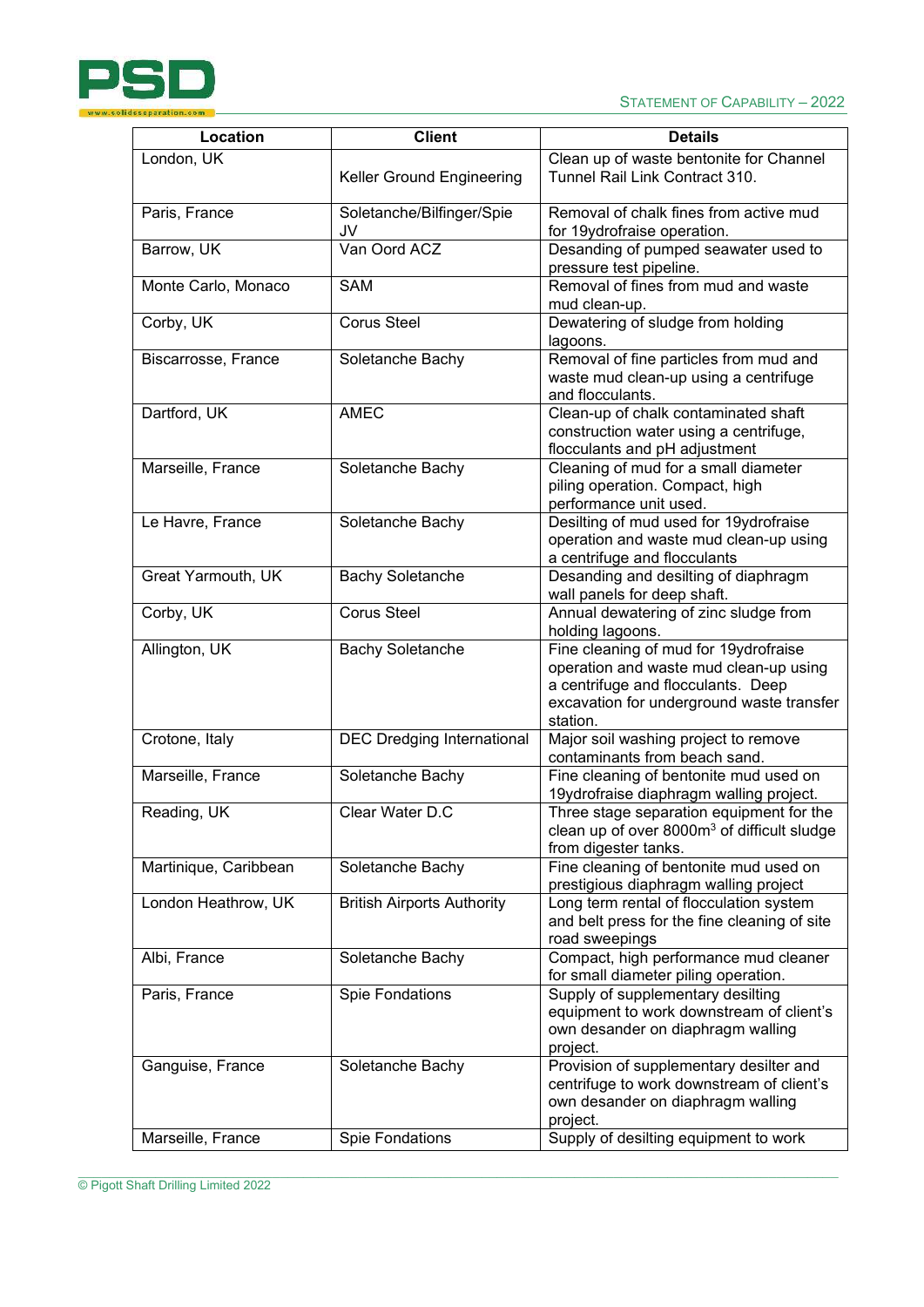

| Location                   | <b>Client</b>                    | <b>Details</b>                                                                    |
|----------------------------|----------------------------------|-----------------------------------------------------------------------------------|
|                            |                                  | downstream of client's own desander on                                            |
|                            |                                  | diaphragm walling project.                                                        |
| Terminal 5, Heathrow, UK   | <b>Bachy Soletanche</b>          | Compact high performance desander and                                             |
|                            |                                  | desilter to clean bentonite mud on deep                                           |
|                            |                                  | diaphragm walling project.                                                        |
| Rennes, France             | Soletanche Bachy                 | Supplementary desilter working to remove                                          |
|                            |                                  | sand and coarse silt downstream of                                                |
|                            |                                  | client's desander.                                                                |
| Chertsey, UK               | Southern Water /                 | Removal of rag and grit deposits from a                                           |
|                            | Clearwater D.C.                  | sludge digester tank.                                                             |
| Dalkeith, Scotland         | <b>CRM</b>                       | Provided high quality flocculation plant                                          |
|                            |                                  | and centrifuge for waste water clean up                                           |
|                            |                                  | trial.                                                                            |
| Piccadilly Extension for   | BAA and Laing O'Rourke           | Clean up of waste bentonite mud from an                                           |
| Terminal 5, Heathrow       |                                  | airside diaphragm walling project.                                                |
| Marseille, La Parrette and | Soletanche Bachy                 | 3 No. Supplementary desilters working to                                          |
| Lille, France              |                                  | remove sand and coarse silt particles                                             |
|                            |                                  | downstream of client's desander.                                                  |
| Blancarde Marseille,       | <b>Spie Fondations</b>           | Supply of desilting equipment to work                                             |
| France                     |                                  | downstream of client's own desander on                                            |
|                            |                                  | diaphragm walling project.                                                        |
| T5 Heathrow, UK            | BAA and Laing O'Rourke           | Provision of flocculation plant and                                               |
|                            |                                  | centrifuge for carrying out the removal of                                        |
|                            |                                  | fines from fluid used in a aggregate                                              |
|                            |                                  | washing facility.                                                                 |
| Versailles, France         | Soletanche Bachy                 | 2 No. Supplementary desilters working to<br>remove sand and coarse silt particles |
|                            |                                  | downstream of client's desander.                                                  |
| Marseille, France          |                                  |                                                                                   |
|                            | Soletanche Bachy                 | Provision of supplementary desilter for<br>diaphragm walling project.             |
|                            |                                  |                                                                                   |
| Kirkcaldy, Scotland        | <b>Future Environmental</b>      | Provision of Primary screen, desander &                                           |
|                            | <b>Services</b>                  | desilter with operator for use with high                                          |
|                            |                                  | pressure jetting of blocked sewer pipes                                           |
| Mansfield, UK              | <b>Drilcorp Limited</b>          | Desanding equipment for 432m deep                                                 |
|                            |                                  | borehole drilled under bentonite                                                  |
|                            |                                  |                                                                                   |
| Issy les Moulineaux,       | Soletanche Bachy                 | Supplementary desilter working to remove                                          |
| France                     |                                  | sand and coarse silt particles downstream                                         |
|                            |                                  | of client's desander.                                                             |
| M27 Motorway,              | Clearwater D.C. &                | Provision of primary screening & desilting                                        |
| Hampshire, UK              | <b>Highways Agency</b>           | equipment for dredging of motorway                                                |
|                            |                                  | drainage balancing ponds.                                                         |
| Woolwich, UK               | <b>AMEC</b>                      | Clean-up of chalk contaminated shaft                                              |
|                            |                                  | construction water using a centrifuge,                                            |
|                            |                                  | flocculants and pH adjustment for DLR                                             |
|                            |                                  | <b>Woolwich Arsenal Extension</b>                                                 |
| Marina Bay, Singapore      | <b>Bachy Soletanche</b>          | Primary screen, SM450PSDP & SU10DP                                                |
|                            | Singapore                        | desilter to support diaphragm walling                                             |
|                            |                                  | operation using grab and 20ydrofraise.                                            |
| Cork, Republic of Ireland  | <b>Euro Dismantling Services</b> | Provision of primary screen, centrifuge                                           |
|                            | Limited                          | and flocculation system for screening of                                          |
|                            |                                  | sludge digester during decommissioning                                            |
|                            |                                  | of chemical plant.                                                                |
| Lyon, France               | <b>Spie Fondations</b>           | Supplementary desilter working to remove                                          |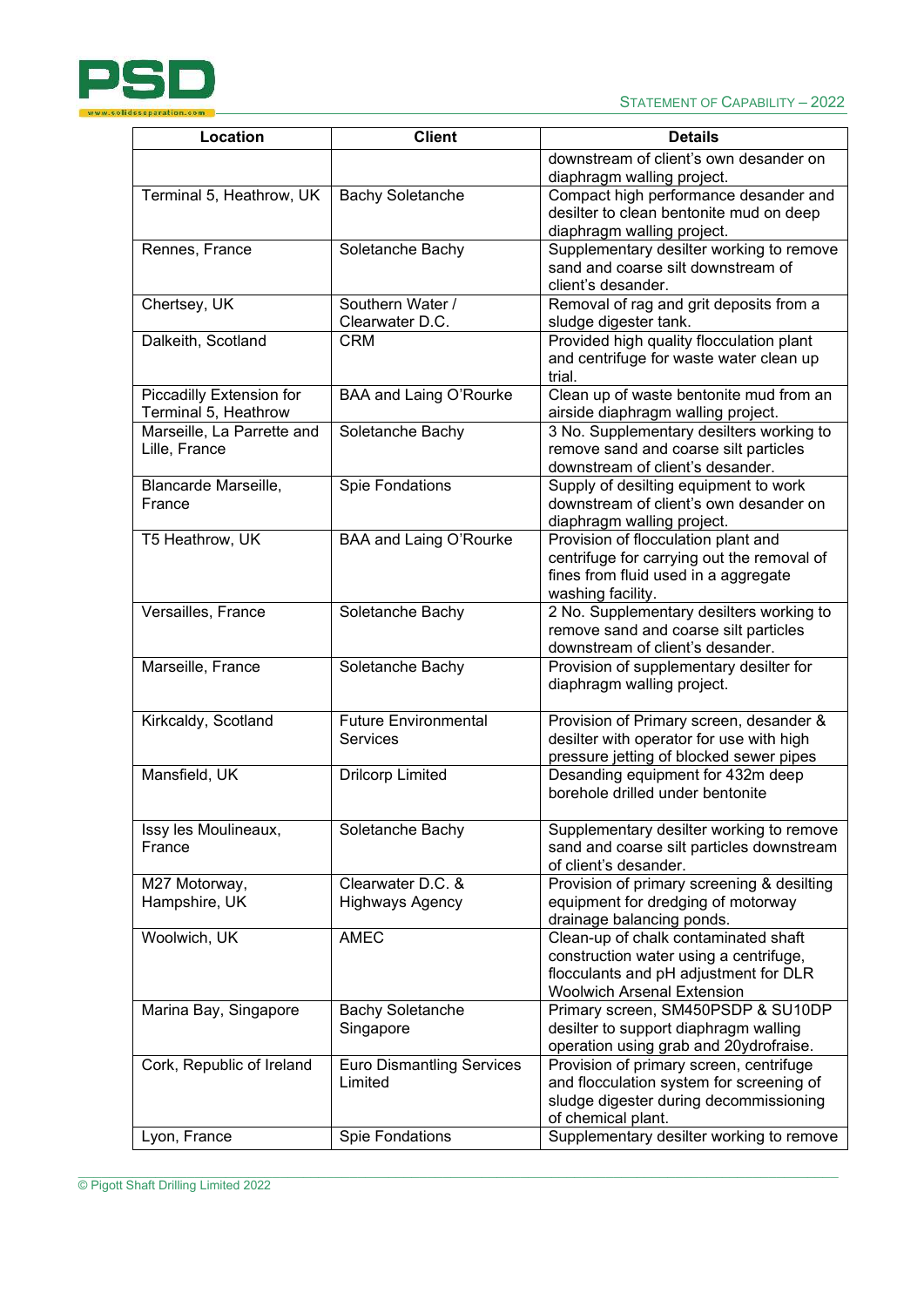

| Location                        | <b>Client</b>            | <b>Details</b>                                                                      |
|---------------------------------|--------------------------|-------------------------------------------------------------------------------------|
|                                 |                          | sand and coarse silt particles downstream                                           |
|                                 |                          | of client's desander.                                                               |
| Paris, France                   | Soletanche Bachy         | Provision of supplementary desilters for<br>major diaphragm walling project.        |
| Barrow, UK                      | <b>Bachy Soletanche</b>  | Compact high performance desander and                                               |
|                                 |                          | desilter to clean bentonite mud on                                                  |
|                                 |                          | diaphragm walling project.                                                          |
| Brussels, Belgium               | Jan de Nul NV            | Provision of desilter, flocculation system                                          |
|                                 |                          | and Lamella Plate Concentrator for trials                                           |
|                                 |                          | with removal of furnace slag from pipeline                                          |
|                                 |                          | ballast water.                                                                      |
| St. George's Wharf,             | <b>Bachy Soletanche</b>  | Compact high performance desander and                                               |
| London, UK                      |                          | desilter to clean bentonite mud on large                                            |
|                                 |                          | diameter (1800mm) deep piling project.                                              |
| Riverside South, London,        | <b>Bachy Soletanche</b>  | Compact high performance desander and                                               |
| UK                              |                          | desilter to clean bentonite mud on                                                  |
|                                 |                          | diaphragm walling project.                                                          |
| Bristol, UK                     | <b>VHE Construction</b>  | Provision of desander, desilter centrifuge                                          |
|                                 |                          | & flocculation system to work as part of                                            |
|                                 |                          | soil washing plant for remediation of                                               |
|                                 |                          | former diesel depot to enable construction                                          |
|                                 |                          | of Bristol Arena                                                                    |
| North Quay Shaft,<br>London, UK | <b>Bachy Soletanche</b>  | Compact high performance desander and<br>desilter to clean bentonite mud from shaft |
|                                 |                          |                                                                                     |
| Former Maze Prison,             | Remedx                   | construction by diaphragm walling.<br>Screening equipment & lamella plate           |
| Northern Ireland                |                          | separator with centrifuge for soilwashing                                           |
| M74 "missing link"              | Morgan Est Piling        | Mud cleaning and mixing equipment to                                                |
| Glasgow                         |                          | support bentonite piling through clay,                                              |
|                                 |                          | sand, gravel and mudstone                                                           |
| Tyne Tunnel 2                   | <b>Bachy Soletanche</b>  | Desanders and desilters to clean                                                    |
|                                 |                          | bentonite for excavation of diaphragm                                               |
|                                 |                          | walled tunnel portals by grabs through                                              |
|                                 |                          | Glacial Till and laminated clay to rock                                             |
|                                 |                          | head and SU300DP desilter to support                                                |
|                                 |                          | Hydrofraise through the sandstone /                                                 |
|                                 |                          | siltstone / mudstone.                                                               |
| The Shard                       | <b>Stent Foundations</b> | Desander and desilter to clean bentonite                                            |
|                                 |                          | mud for the construction of 50 No. 900mm                                            |
|                                 |                          | diameter secant piles to 55m depth, 20<br>No. 1500mm diameter and 60 No. 1800m      |
|                                 |                          | diameter load bearing piles through                                                 |
|                                 |                          | Terrace Deposits, London Clay and                                                   |
|                                 |                          | Thanet sands for the UK's tallest building                                          |
| Glasgow, Scotland               | <b>VHE Construction</b>  | Provision of desander, desilter, centrifuge                                         |
|                                 |                          | and flocculation plant as part of a soil                                            |
|                                 |                          | washing plant for the remediation of                                                |
|                                 |                          | industrial land to enable the construction                                          |
|                                 |                          | of the Commonwealth Games Village                                                   |
| St. George's Wharf,             | <b>Expanded Piling</b>   | Desander, desilter & mixing unit for                                                |
| London, UK                      |                          | bentonite piling project.                                                           |
| Barking, London                 | Morgan Vinci Bachy JV    | Provision of desanders, desilters &                                                 |
|                                 |                          | centrifuges for the construction of                                                 |
|                                 |                          | diaphragm walls                                                                     |
| Marseille, France               | Spie Fondations          | Provision of desilter for diaphragm wall                                            |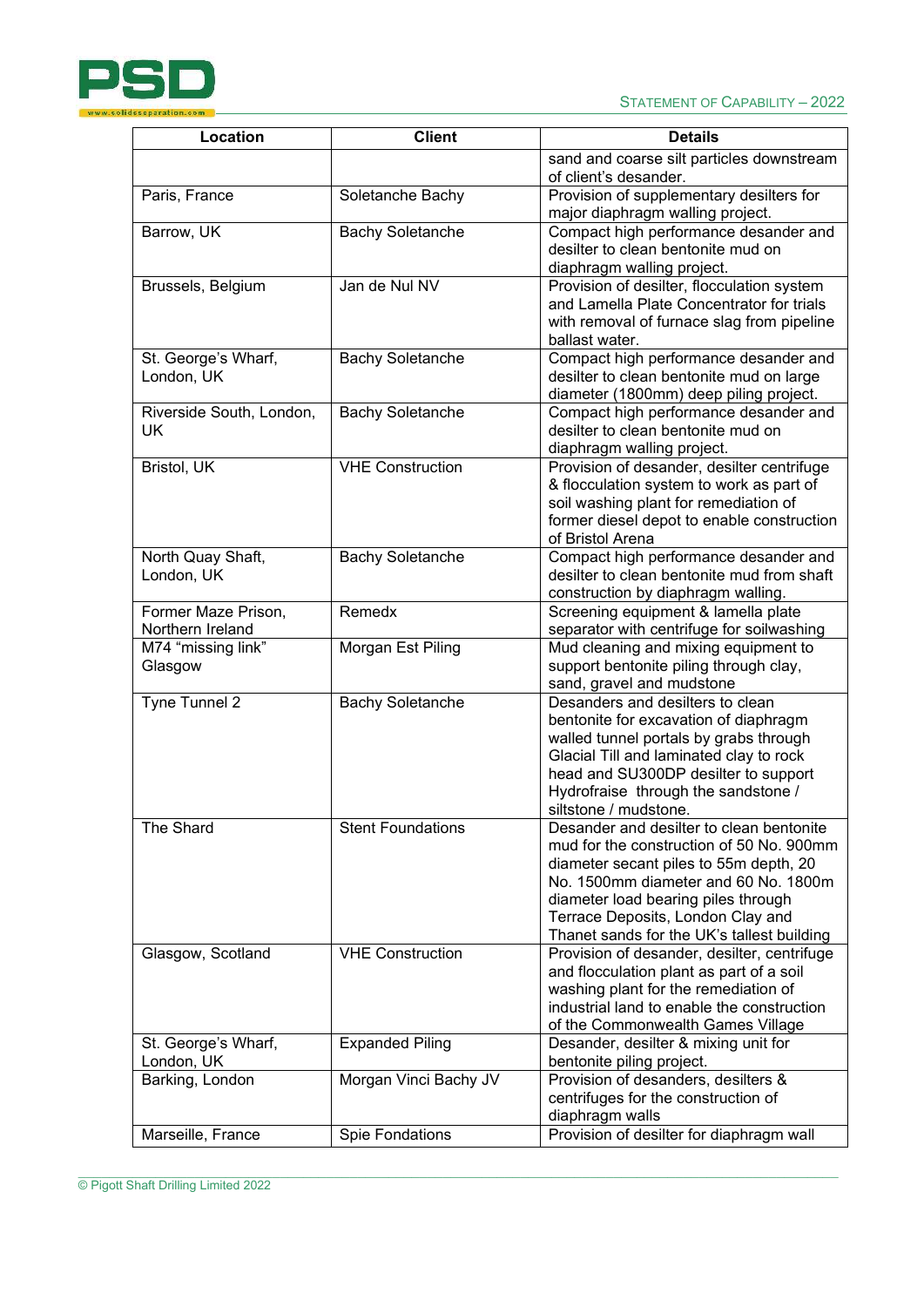

| Location                               | <b>Client</b>                               | <b>Details</b>                                                                                                                                  |
|----------------------------------------|---------------------------------------------|-------------------------------------------------------------------------------------------------------------------------------------------------|
| London                                 | Various contractors                         | Provision of mud cleaning & mud test<br>equipment for piling & diaphragm walling<br>on various Crossrail projects                               |
| <b>Heathrow Airport Terminal</b><br>2B | <b>Balfour Beatty Ground</b><br>Engineering | Airside desander, desilters, centrifuge &<br>flocculation system & storage tanks as<br>part of "bentonite farm" for 2km of<br>diaphragm walling |
| Lee Tunnel, Thames<br>Tideway          | <b>MVBJV</b>                                | Complete four stage separation system<br>for this major deep shaft project using<br>Hydrofraise technique                                       |
| Abbey Mills, Thames<br>Tideway         | <b>MVBJV</b>                                | Complete four stage separation system<br>for this major deep shaft project using<br>Hydrofraise technique                                       |
| Glasgow, UK                            | <b>Cementation Skanska</b>                  | Desander & desilter for bentonite piles for<br>New South Glasgow Hospitals project                                                              |
| London Gateway Port                    | <b>Bachy Soletanche</b>                     | High capacity desander and desilter for<br>diaphragm walling project using up to 4<br>rigs                                                      |
| Crossrail, Woolwich,<br>London         | <b>BBMV</b>                                 | Desander, desilter, centrifuge and<br>flocculation system for piling and<br>diaphragm walling project                                           |
| Crossrail, Pudding Mill<br>Lane        | <b>Bachy Soletanche</b>                     | Desander and desilter to support<br>foundation construction equipment                                                                           |
| Plumstead, London                      | <b>Cementation Skanska</b>                  | Desander and desilter to support<br>foundation construction equipment                                                                           |
| Crossrail, Farringdon                  | <b>Expanded Piling</b>                      | Multiple desander/desilter units to support<br>this major piling and diaphragm walling<br>project                                               |
| Crossrail, Riverside South             | <b>Expanded Piling</b>                      | Desander, desilter, centrifuge and<br>flocculation system for piling and<br>diaphragm walling project                                           |
| Paris, France                          | <b>Botte Fondations</b>                     | Large capacity desilter to support<br>foundation construction equipment                                                                         |
| Loughor, Wales                         | <b>Commercial Marine and</b><br>Piling      | Centrifuge and flocculation system to<br>clean excavation fluid from an offshore<br>piling operation                                            |
| Jurong, Singapore                      | Ed Zublin AG                                | Large capacity centrifuge to control the<br>rheological properties of the slurry used<br>on this major pipejacking project                      |
| Thames Tideway                         | Costain Vinci Bachy JV                      | Complete four stage separation system<br>for this major deep shaft project using<br>Hydrofraise technique                                       |
| HS2 Long Itchington                    | SB3JV                                       | Desilting and centrifuge for diaphragm<br>walling as part of HS2 project                                                                        |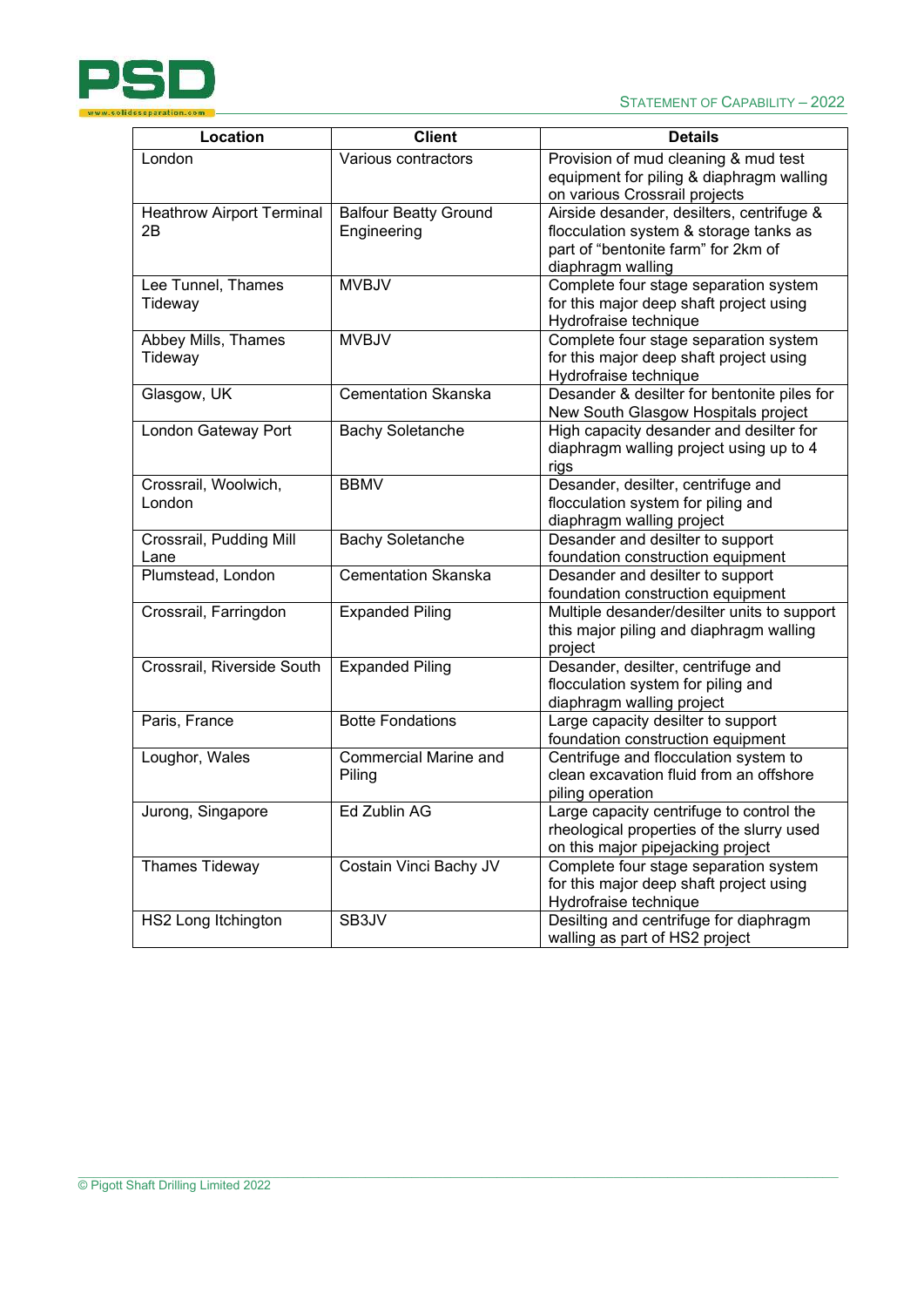

### **3.3 Horizontal Directional Drilling**

Just some of the many HDD projects that PSD has supplied mud cleaning equipment to are listed below:

| Location                  | <b>Client</b>                                           | <b>Details</b>                             |
|---------------------------|---------------------------------------------------------|--------------------------------------------|
| Furzey Island, UK         | Land & Marine                                           | BP undersea conductor pipeline             |
| Groningen, NL             | <b>Horizontal Drilling</b><br>International S.A.        | 3 No. crossings 30" ream 360m-970m         |
| River Tejo, Portugal      | Hydro Soil Services N.V.                                | 1 No. crossing 20" pipe 34" ream x<br>700m |
| Pont St.Esprit, France    | <b>Horizontal Drilling</b><br>International S.A.        | 2 No. crossings 22" x 240m                 |
| Grembergen, Belgium       | Hydro Soil Services N.V.                                | 1 No. crossing 20"x280m                    |
| Aries, France             | <b>Horizontal Drilling</b>                              | 1 No. crossing 32" pipe 48" ream x         |
|                           | International S.A.                                      | 810m                                       |
| Zeebrugge, NL             | Hydro Soil Services N.V.                                | 1 No. crossing 40" pipe 54" ream x<br>487m |
| Mol, Belgium              | SMET G.W.T. N.V/S.A                                     |                                            |
| Frodsham, UK              | <b>Horizontal Drilling</b>                              | 2 No. crossings 24" pipe x 500m            |
|                           | International S.A.                                      |                                            |
| Dudzele, Belgium          | Hydro Soil Services N.V.                                | 1 No. crossing 56" ream 48" pipe x<br>660m |
| Gainsborough, UK          | <b>Horizontal Drilling</b>                              | 1 No. crossing 24" pipe 36" ream x         |
|                           | International S.A                                       | 446m                                       |
| Berlare, Belgium          | Hydro Soil Services N.V.                                | 1 No. crossing 40" pipe x 460m             |
| Velsen, NL                | <b>Horizontal Drilling</b><br>International S.A.        | 1 No. crossing 32" pipe x 1000m            |
| Doel, Belgium             | SMET G.W.T. N.V/S.A                                     |                                            |
| Narzole, Italy            | Hydro Soil Services N.V.                                | 2 No. crossings 20" pipe                   |
|                           |                                                         | 1 No. crossing 16" pipe                    |
| Cardiff, UK               | Allen Watson Limited                                    |                                            |
| Cardiff, UK               | Avoidatrench Limited                                    |                                            |
| Peterborough, UK          | <b>Horizontal Drilling</b>                              | 1 No. crossing 42" pipe 56" ream 500m      |
|                           | International S.A.                                      | in rock                                    |
| Wester Schelde, NL        | Hydro Soil Services N.V.                                |                                            |
| River Ribble, Preston, UK | Smit Land & Marine                                      | 1 No. crossing 42" pipe                    |
|                           | <b>Engineering Limited</b>                              | 60"ream x 640m                             |
| Hartel Kanaal, NL         | <b>Horizontal Drilling</b>                              | 1 No. crossing 40" pipe x 800m             |
|                           | International S.A.                                      |                                            |
| Yeovil, UK                | <b>Avoidatrench Limited</b>                             |                                            |
| Folkestone, UK            | <b>Stockton Pipelines Limited</b><br>Smit Land & Marine | 1 No. crossing in Chalk                    |
| Rio Tejo, Portugal        | Engineering Ltd.                                        | 1 No. crossing 28"ream x 450m              |
| Le Pin, Paris, France     | <b>Horizontal Drilling</b>                              | 1 No. crossing 36" pipe 54" ream           |
|                           | International S.A                                       |                                            |
| ljmeer, NL                | <b>Horizontal Drilling</b>                              | 1 No. crossing 22" pipe x 1400m            |
|                           | International S.A                                       |                                            |
| Amsterdam, NL             | <b>Horizontal Drilling</b>                              | 4 No. crossings 28" pipe                   |
|                           | International S.A                                       |                                            |
| Northampton, UK           | Hydro Soil Services N.V.                                | 1 No. crossing 12"pipe 18"ream x<br>1500m  |
| Damme, Belgium            | Verbraeken Construction<br>N.V                          | 1 No. crossing 22" ream                    |
| Southend, UK              | <b>LMR Drilling UK Limited</b>                          | 1 No. crossing 20"ream x 470m              |
|                           |                                                         |                                            |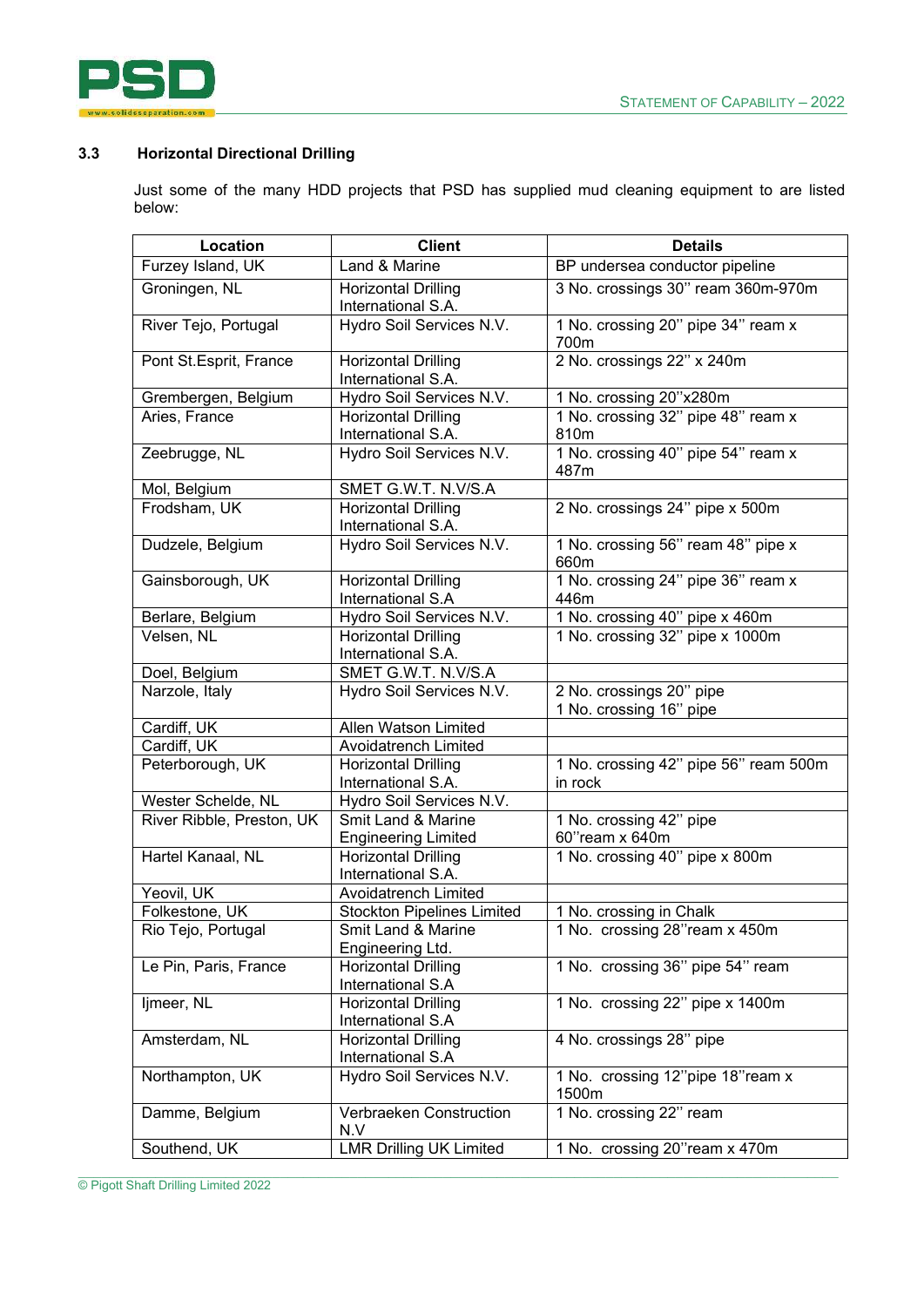

| Location                     | <b>Client</b>                                   | <b>Details</b>                                                                                     |
|------------------------------|-------------------------------------------------|----------------------------------------------------------------------------------------------------|
| Orleans, France              | HDI S.A                                         | 1 No. crossing 10"pipe 280m in rock                                                                |
| Hajduszoboszlo, Hungary      | <b>Hydro Soil Services NV</b>                   | 4 No. crossings 32"pipe 42" ream x<br>300m                                                         |
| Meteren, NL                  | <b>Horizontal Drilling</b><br>International S.A | 3 No. crossings 8"pipe x 350m                                                                      |
| Teeside, UK                  | <b>Stockton Pipelines Limited</b>               | 1 No. crossing x 1000m                                                                             |
| River Tamar, Plymouth,<br>UK | <b>LMR Drilling UK Limited</b>                  | 1 No. crossing 22"pipe x 1400m-Longest<br>Polyethylene pipe to be installed by HDD<br>at the time. |
| Manosque, France             | Horizontal Drilling Int S.A                     |                                                                                                    |
| Venice, Italy                | Hydro Soil Services NV                          | 2 No. crossings 8"pipe x 250m & 900m                                                               |
| Tewkesbury, UK               | <b>LMR Drilling UK Limited</b>                  | 1 No. crossing 48"x960m                                                                            |
| Schiedam, NL                 | <b>Horizontal Drilling</b>                      | 1 No. crossing 40"pipe                                                                             |
|                              | International S.A                               | x 1150m                                                                                            |
| Yerseke, NL                  | Hydro Soil Services NV                          | 3 No. crossings ream up to 42" x 1460m                                                             |
| Avranches, France            | Verbraeken Const N.V                            |                                                                                                    |
| Marseilles, France           | Verbraeken Const N.V                            |                                                                                                    |
| Various, France              | Verbraeken Const N.V                            | Various crossings - mud 24inkered to                                                               |
| Various, Belgium             |                                                 | central processing plant                                                                           |
| Rotterdam, NL                | A.Hak Nederland b.v                             |                                                                                                    |
| Courcelles, Belgium          | Verbraeken Const N.V                            | 400m                                                                                               |
| Tunis, Tunisia               | <b>Horizontal Drilling</b><br>International S.A |                                                                                                    |
| Wijchen, NL                  | A.Hak Nederland b.v                             |                                                                                                    |
| Paris, France                | <b>Horizontal Drilling</b><br>International S.A | 2 No. crossings 32"ream 650m                                                                       |
| Newbury, UK                  | <b>Stockton Pipelines Limited</b>               | 3 No. crossings 36"pipe                                                                            |
| Bedford, UK                  | <b>Stockton Pipelines Limited</b>               |                                                                                                    |
| Abergavenny, UK              | NACAP Nederland b.v                             | 1 No. crossing 24"pipe<br>x 450m                                                                   |
| Kazakhstan                   | <b>Horizontal Drilling</b><br>International S.A | Various crossings                                                                                  |
| Yatton, UK                   | <b>LMR Drilling UK Limited</b>                  |                                                                                                    |
| Carmarthen, UK               | NACAP Nederland b.v                             | 1 No. crossing 24"pipe                                                                             |
| Gien, France                 | Verbraeken Const NV                             | 922 m crossing                                                                                     |
| Middlesbrough, UK            | <b>Dredging &amp; Construction</b>              |                                                                                                    |
| Blackburn, UK                | <b>Stockton Pipelines Limited</b>               |                                                                                                    |
| Gent, Belgium                | <b>Hydro Soil Services NV</b>                   |                                                                                                    |
| Isle of Man                  | <b>LMR Drilling UK Limited</b>                  |                                                                                                    |
| Bideford, UK                 | <b>LMR Drilling UK Limited</b>                  |                                                                                                    |
| Cambridgeshire, UK           | <b>LMR Drilling UK Limited</b>                  | 1 No. crossing 48" steel pipe                                                                      |
| Killingholme, UK             | <b>Stockton Pipelines</b>                       |                                                                                                    |
| Clarecastle, Ireland         | <b>LMR Drilling UK Limited</b>                  | 550m crossing 40" hole                                                                             |
| Bristol, UK                  | <b>Stockton Pipelines Limited</b>               | 1600m crossing in mudstone &<br>sandstone                                                          |
| Limerick, Ireland            | <b>LMR Drilling UK Limited</b>                  |                                                                                                    |
| Baku, Azerbaijan             | <b>Stockton Pipelines Limited</b>               | BTC pipeline project -7 No. crossings up<br>to 42" & 1000m in length                               |
| Dilsen, Belgium              | Verbraeken Const NV                             | 3 No crossings up to 40" & 1000m                                                                   |
| Herstal, Belgium             | Hydro Soil Services NV                          | 1 No 24" crossing in Schist rock, sand<br>and gravel                                               |
| Torbay, UK                   | <b>LMR Drilling UK Limited</b>                  | 1 No crossing at 40" & 360m in clay                                                                |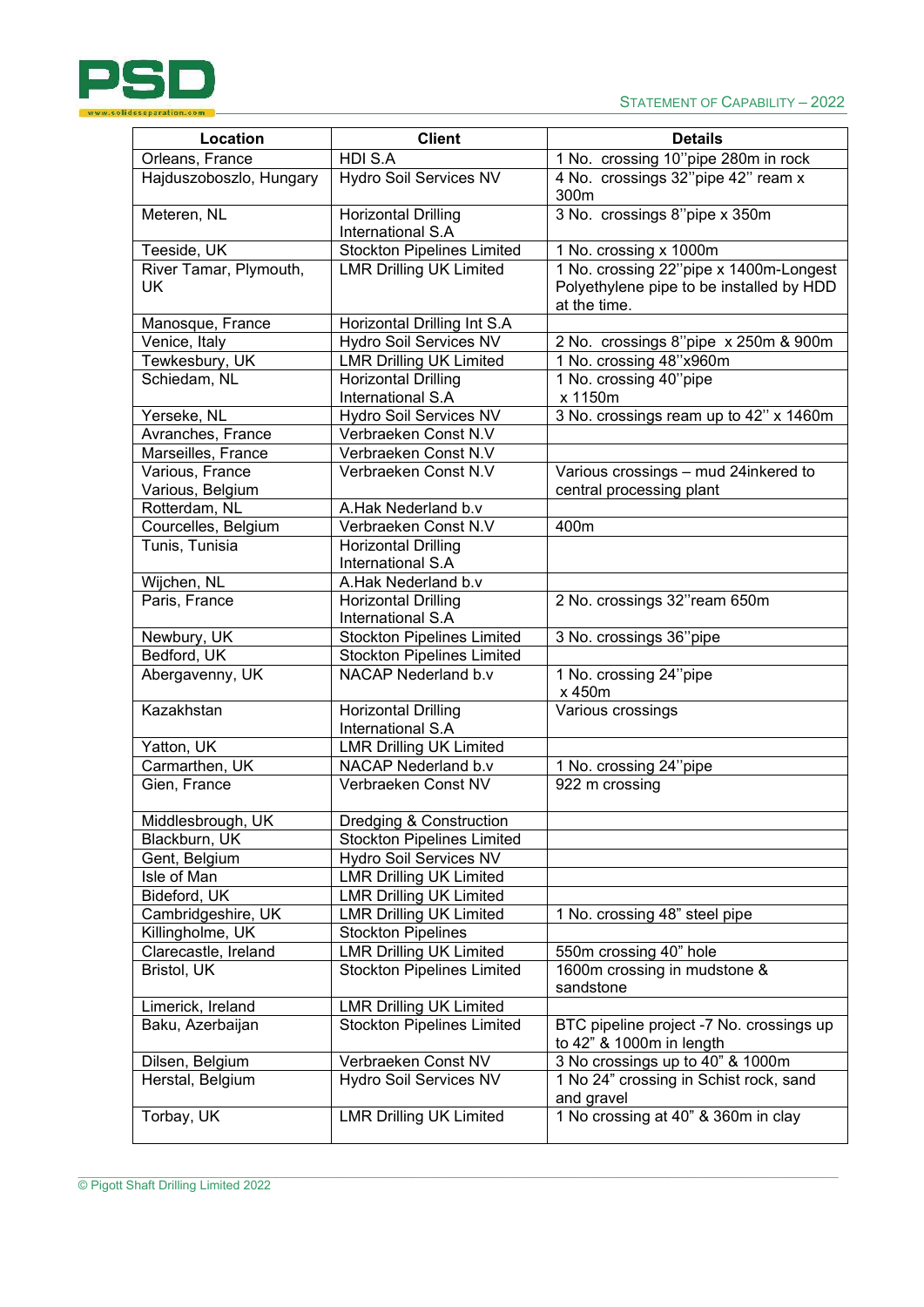

| Location             | <b>Client</b>                                   | <b>Details</b>                                                           |
|----------------------|-------------------------------------------------|--------------------------------------------------------------------------|
| Northwich, UK        | <b>LMR Drilling UK Limited</b>                  | Mud cleaning for 480 m long 32"                                          |
|                      |                                                 | diameter HDD crossing in stiff clay and                                  |
|                      |                                                 | weak mudstone.                                                           |
| Lewes, UK            | The Directional Drilling                        | Mud cleaning equipment and centrifuge                                    |
|                      | <b>Company Limited</b>                          | with flocculation.                                                       |
|                      |                                                 |                                                                          |
| Padova, Italy        | <b>Horizontal Drilling</b>                      | Mud mixing, desanding and desilting                                      |
|                      | International S.A                               | equipment for 36" pipe crossing of River                                 |
|                      |                                                 | Brenta.                                                                  |
| Limavady, Northern   | Longbore Limited                                | Mud cleaning for two 27" crossings, of                                   |
| Ireland              |                                                 | 530m and 330m length through sands,                                      |
|                      |                                                 | gravels and schist.                                                      |
| Joure, Netherlands   | A.Hak Nederland b.v                             | Mud cleaning for a series of HDD                                         |
|                      |                                                 | crossings in fine grained sands and silts.                               |
| Valenciennes, France | Horizontal Drilling                             | Mud mixing, desanding and desilting                                      |
|                      | International S.A                               | equipment.                                                               |
| Herne Bay, UK        | <b>The Directional Drilling</b>                 | Mud cleaning equipment for outfall.                                      |
|                      | <b>Company Limited</b><br>A.Hak Nederland b.v   |                                                                          |
| Rotterdam, Holland   |                                                 | High quality desanding and desilting<br>equipment for multiple crossings |
| Ross on Wye, UK      | The Directional Drilling                        | Mud cleaning equipment.                                                  |
|                      | <b>Company Limited</b>                          |                                                                          |
| Lewes, UK            | <b>PERCO Engineering</b>                        | Mud cleaning equipment and centrifuge                                    |
|                      | <b>Services Limited</b>                         | with flocculation for 350m long crossing                                 |
|                      |                                                 | in sensitive town centre location.                                       |
| Great Barford, UK    | Anglian Water and Laing                         | Clean up of over 1800m <sup>3</sup> of waste                             |
|                      | O'Rourke                                        | bentonite mud from a major HDD twin                                      |
|                      |                                                 | crossing.                                                                |
| Lourdes, France      | <b>Horizontal Drilling</b>                      | Desanding equipment.                                                     |
|                      | International S.A                               |                                                                          |
| Ebbw Vale, UK        | <b>Stockton Drilling Limited</b>                | Mud mixing and cleaning equipment for                                    |
|                      |                                                 | crossing in mudstone                                                     |
| Alfonsina, Italy     | <b>Horizontal Drilling</b><br>International S.A | Desanding equipment.                                                     |
| Kings Lynn, UK       | <b>LMR Drilling UK Limited</b>                  | Desanding and desilting equipment for                                    |
|                      |                                                 | multiple crossings through Kimmeridge                                    |
|                      |                                                 | clay.                                                                    |
| Leicester and        | <b>ARM Pipetek</b>                              | Mud cleaning equipment for several                                       |
| Huddersfield, UK     |                                                 | small diameter crossings                                                 |
| Bacton, UK           | <b>Stockton Drilling Limited</b>                | Mud cleaning equipment and desilter for                                  |
|                      |                                                 | 500m long 52" directionally drilled                                      |
|                      |                                                 | crossing in sandy clays and putty chalk.                                 |
| Bornem, Belgium      | Hydro Soil Services NV                          | Mud cleaning for two 42" crossings, of                                   |
|                      |                                                 | 495m and 745m length through fine                                        |
|                      |                                                 | sands.                                                                   |
| Manchester, UK       | AMS No-Dig                                      | Mud cleaning for two 300m long 600mm                                     |
|                      |                                                 | diameter HDD crossings of River Irwell in                                |
| Gravesend, UK        | <b>LMR Drilling UK Limited</b>                  | coal measures.<br>Desander, desilter & 2 centrifuges for                 |
|                      |                                                 | HDD crossing.                                                            |
| Bewdley, UK          | <b>ARM Pipetek</b>                              | Mud cleaning equipment for several                                       |
|                      |                                                 | 1200mm diameter crossings                                                |
| Dawlish, UK          | A.E. Yates Trenchless                           | Clean up of over 400m <sup>3</sup> of waste                              |
|                      | Solutions                                       | bentonite mud from a major HDD                                           |
|                      |                                                 | crossing.                                                                |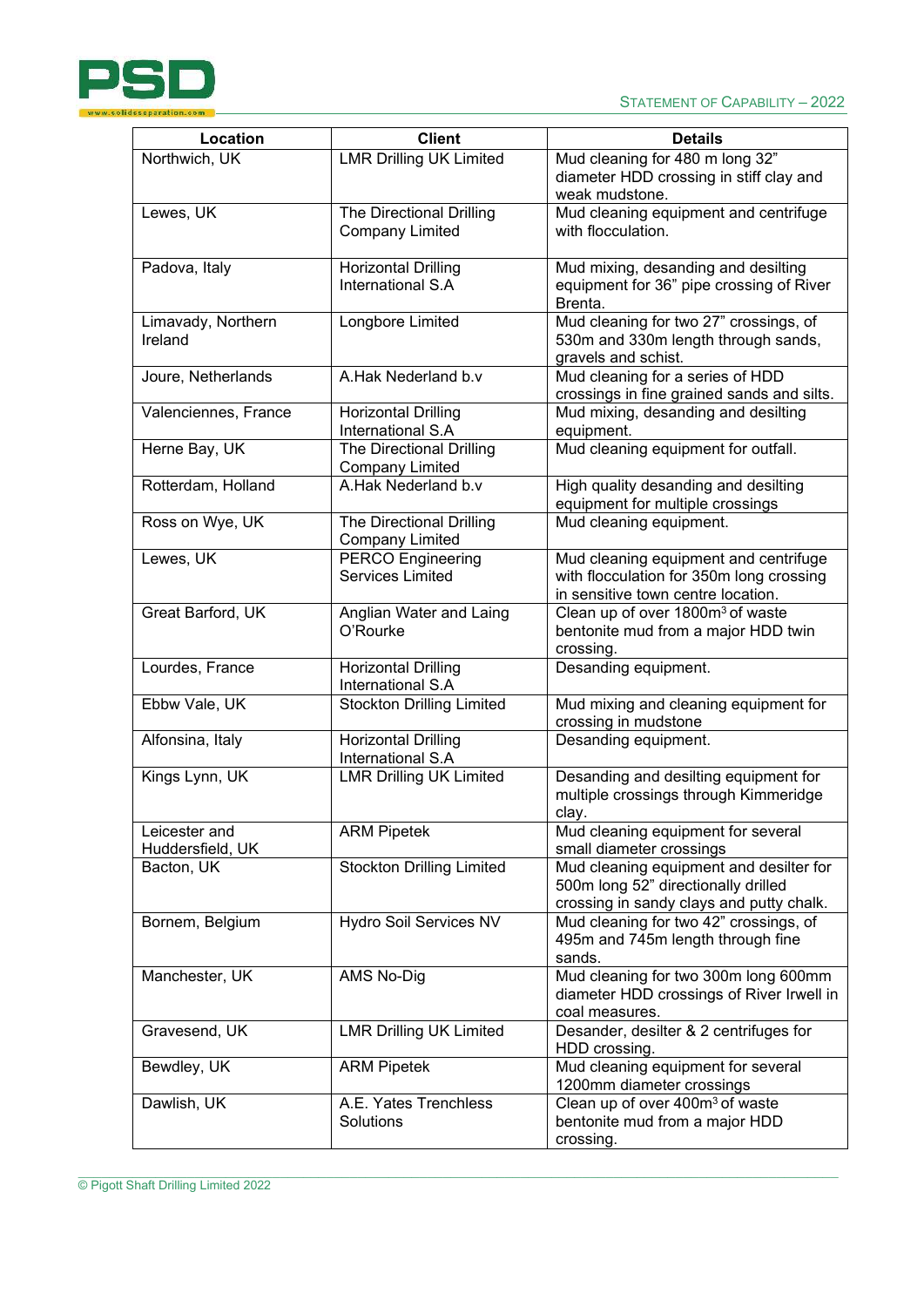© Pigott Shaft Drilling Limited 2022

| idsseparation.com       |                                  |                                                                                                                                             |  |
|-------------------------|----------------------------------|---------------------------------------------------------------------------------------------------------------------------------------------|--|
| Location                | <b>Client</b>                    | <b>Details</b>                                                                                                                              |  |
| Southampton, UK         | Visser & Smit Hanab              | Provision of supplementary desilter to<br>work downstream of client's own<br>equipment.                                                     |  |
| Isle of Grain, Kent, UK | <b>Stockton Drilling Limited</b> | Provision of SUPERCELAN® mud<br>cleaner.                                                                                                    |  |
| Bedford, UK             | AMS No-Dig                       | Mud cleaner for HDD crossing                                                                                                                |  |
| Bristol, UK             | <b>LMR Drilling UK</b>           | Provision of centrifuge and flocculation<br>system for clean up of heavily<br>contaminated waste mud                                        |  |
| Llandeilo, UK           | Nacap Land & Marine JV           | Provision of personnel and rigside mud<br>cleaning equipment for directionally<br>drilled crossings                                         |  |
| Westrum, Belgium        | Dekabo BV                        | Desander and desilter for multiple<br>directionally drilled pipeline crossings                                                              |  |
| Yealmpton, UK           | <b>LMR Drilling UK</b>           | Provision of desander, desilter,<br>centrifuge and flocculation system.                                                                     |  |
| Ross on Wye, UK         | <b>LMR Drilling UK</b>           | Provision of centrifuge and flocculation<br>system for waste mud clean up.                                                                  |  |
| Norden, Germany         | Bohlen & Doyen GmbH              | Desander and desilter for directionally<br>drilled pipeline crossing                                                                        |  |
| Tholen, Netherlands     | NACAP Nederland b.v.             | Provision of SM450PSDP high capacity<br>desander for 60" reamed HDD crossing<br>in fine sands.                                              |  |
| Lepe, UK                | <b>LMR Drilling UK</b>           | Provision of desander, desilter,<br>centrifuge & flocculation system for trial<br>drill across the Solent from mainland to<br>Isle of Wight |  |
| Colchester, Essex       | O'Connor Utilities               | Provision of SUPERCLEAN® mud<br>cleaner                                                                                                     |  |
| Isle of Wight           | <b>LMR Drilling UK</b>           | Provision of centrifuge & flocculation<br>system for drill across the Solent from<br>Isle of Wight to mainland                              |  |
| Heysham, Lancashire     | <b>AMS No-Dig</b>                | Provision of SUPERCLEAN® for HDD<br>crossing                                                                                                |  |
| Venice, Italy           | Anese                            | High performance mud cleaner for HDD<br>crossing of Venice lagoon                                                                           |  |
| Ciano d'Enza, Italy     | Fondazioni Speciali              | SUPERCLEAN <sup>®</sup> mud cleaner &<br>bentonite mixing system for HDD<br>crossing                                                        |  |
| Faenza, Italy           | Fondazioni Speciali              | SUPERCLEAN <sup>®</sup> mud cleaner for<br>multiple HDD crossings                                                                           |  |
| Easington, Yorkshire    | <b>Stockton Drilling Limited</b> | Provision of desander & desilter for HDD<br>sea outfall                                                                                     |  |
| Shapinsay, Orkney       | <b>Stockton Drilling</b>         | Provision of desander & desilter for<br>multiple HDD sea crossings                                                                          |  |
| Greece                  | Ediltunnel / Anese               | SUPERCLEAN® mud cleaner for<br>multiple HDD crossings                                                                                       |  |

 $\_$  , and the state of the state of the state of the state of the state of the state of the state of the state of the state of the state of the state of the state of the state of the state of the state of the state of the

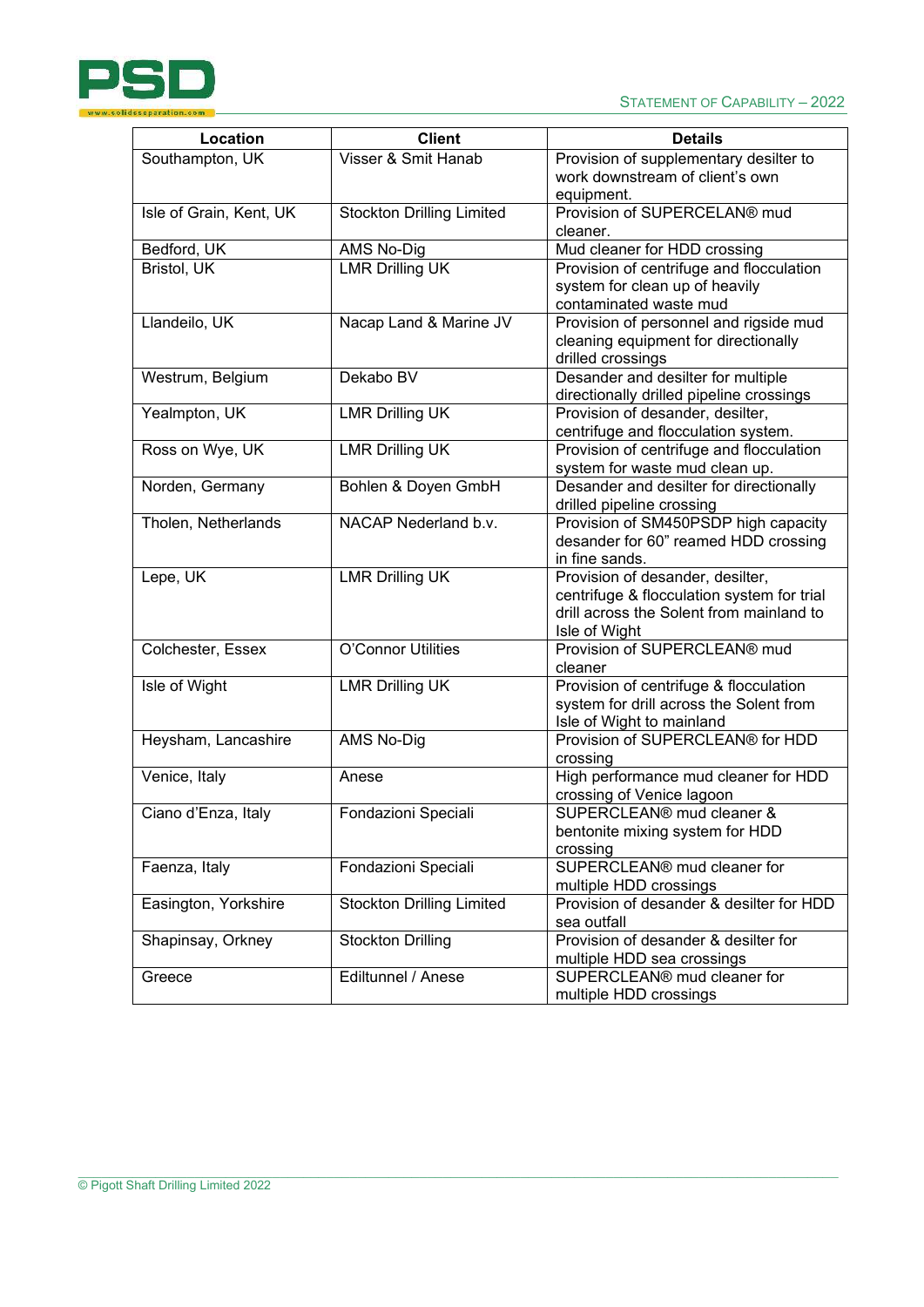

**4.0 Support Services**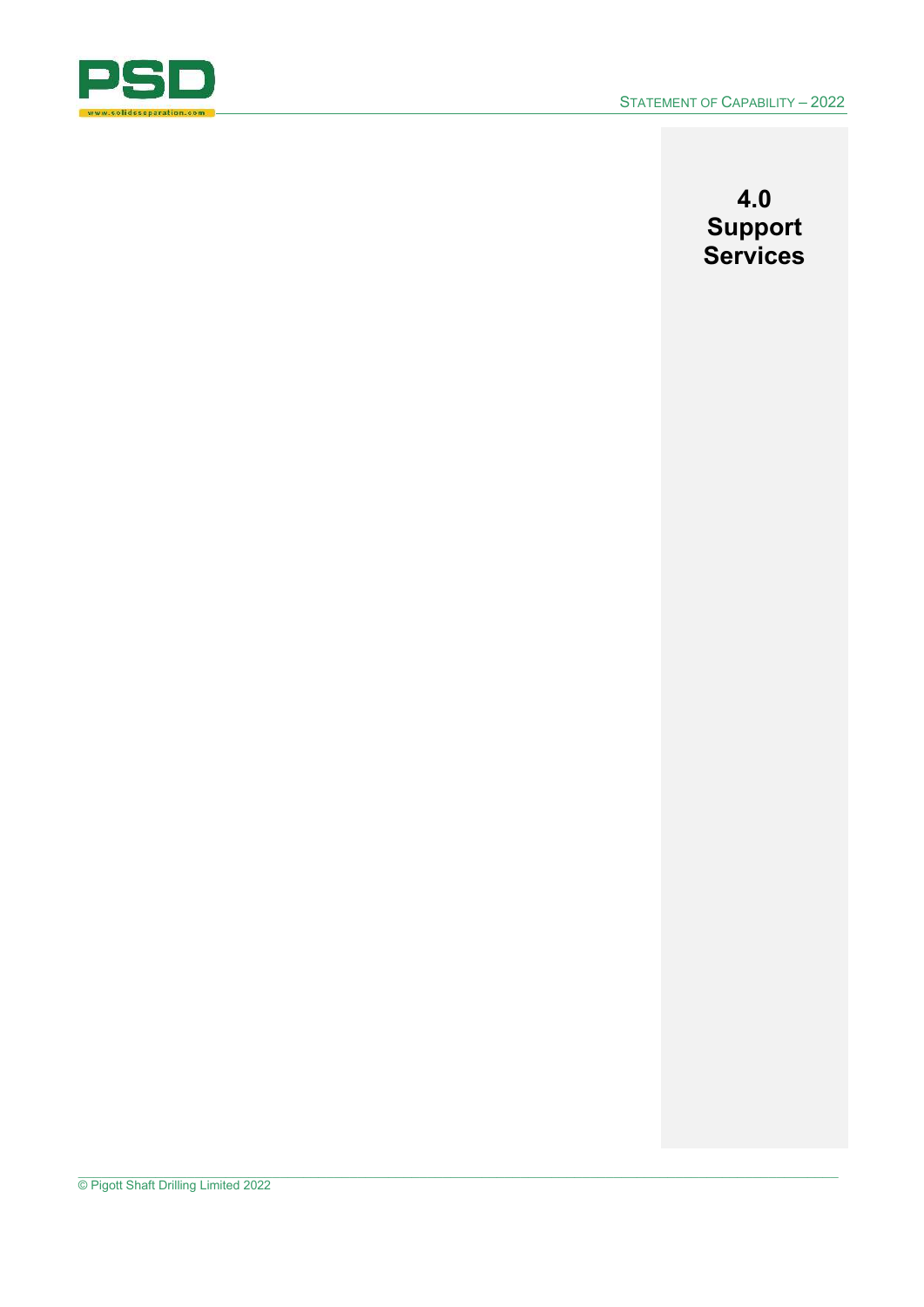

#### **4.0 Support Services**

#### **4.1 Site & Office Based Support**

PSD can provide technical support from experienced personnel, both on site and from the head office. We are normally able to offer clients the services of full-time, site based plant operators or personnel for commissioning of equipment and training of the client's own personnel. Many of our operators are electricians or fitters who undergo continuous in-house training in the operation of our equipment. External training is also provided in other aspects such as safety, slinging and first aid.

Equipment is supplied with comprehensive, English text operation & Maintenance Manuals and technical support can be given via the telephone. Regular maintenance visits are available for clients who require them.

#### **4.2 Testing Facilities**

We can help to identify the best products and equipment for your application. We have facilities to test a client's sample of mud / slurry or solids to identify the flocculants, coagulants and pH reducers that are required for flocculation. We can then predict chemical usage and throughput capacity of a flocculation system and centrifuge so that clients can evaluate the savings that such a system would provide for them on a particular project.

Particle size distribution testing is also available through PSD which helps with the selection of equipment particularly for dredging works.

#### **4.3 Key Management Personnel**

#### COLIN PIGOTT BSc (Eng) CEng FICE

After studying Civil Engineering at Aberdeen University, Colin worked for Pigott Foundations, the family company and in 1984 formed PSD. Colin is well known and respected within the civil engineering and drilling industries, having spent over 40 years in the management of piling and groundworks projects. He designed and built the TITAN reverse circulation rig, which could drill blind shafts of up to 4m diameter to depths of over 300m. He also developed and supervised the innovative rock roller bit techniques that were used to excavate the central piers of the Thames Barrier, thereby saving many months on the construction time for that project. Colin's involvement with PSD has always been very much hands-on, but he has gradually handed over most of his day to day responsibilities to others. Colin served as a Director of the British Drilling Association for over twenty years.

#### ADAM BEEBY

Amongst his responsibilities as PSD's Managing Director, Adam Beeby looks after client relationships as PSD expands further into the worldwide rental marketplace. Adam is a member of the British Tunnelling Society and has gained considerable technical and management experience from his previous work both in the UK and overseas in site investigation and geotechnical instrumentation. For 10 years, Adam was an active member of the main management committee of the British Drilling Association, involved specifically with finance, marketing and safety issues. Throughout Adam's career he has been committed to delivering the highest standard of service whilst maintaining a strong focus on safety and technical matters, issues that are at the core of PSD's activities. Adam has been with PSD for more than 19 years.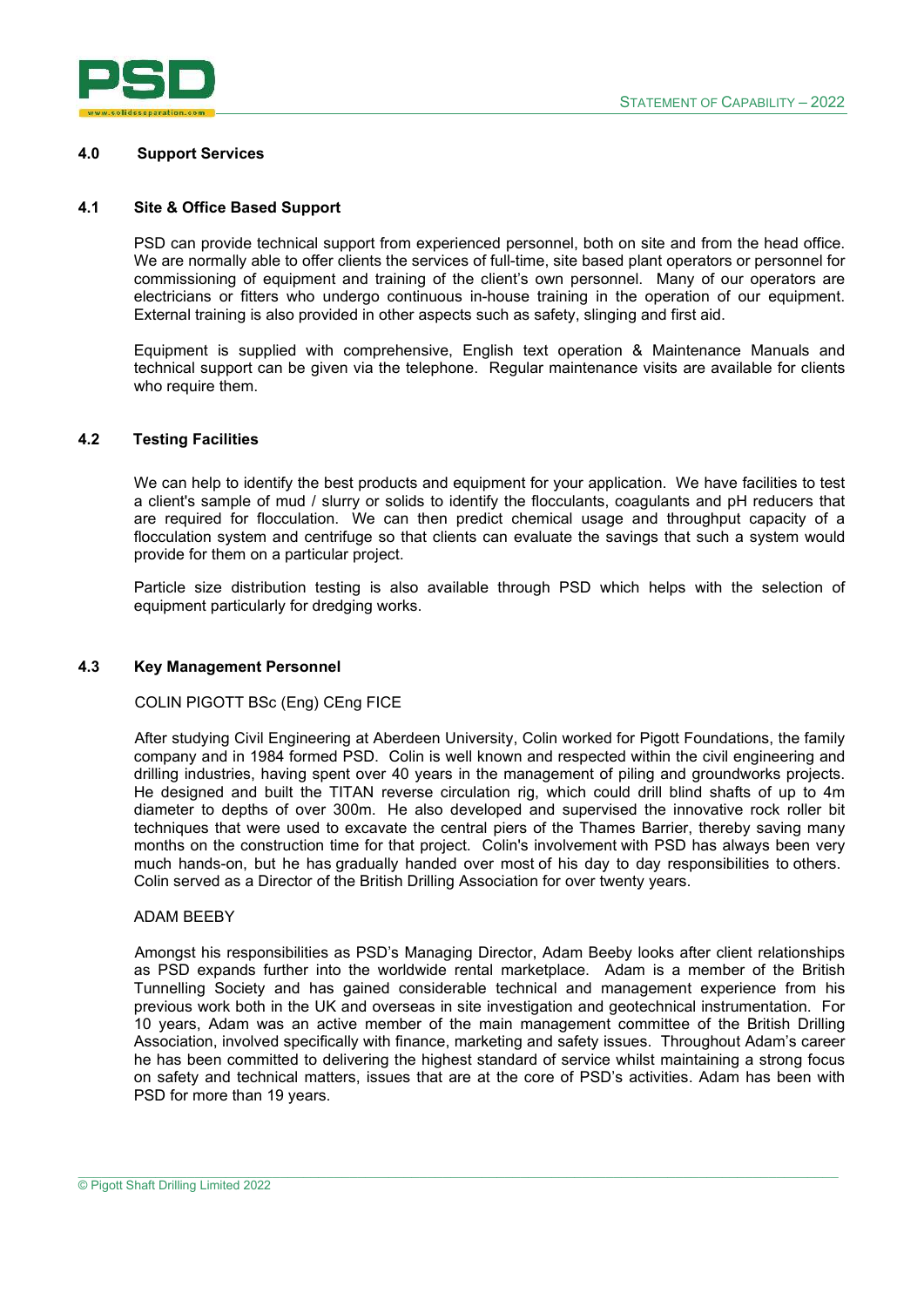

#### MICHAEL ROWLINSON

As Operations Director, Michael Rowlinson's responsibilities include equipment design and specification, logistics and compliance and in conjunction with Adam Beeby, contract management. Michael has more than 25 years' experience of solids / liquids separation technology and prior to that he gained useful experience in general civil engineering and construction including such projects as the tunnelling works for the Heathrow Express Rail Link.

#### MATT MORAN

PSD's Plant Manager, Matt Moran has wide experience of setting up, commissioning and running PSD's equipment, including major installations for large diameter tunnels as well as smaller plant for diaphragm walling, piling, HDD and other applications. Matt is an Electrician by trade and joined the company as a trainee plant operator and has been with PSD for over 20 years. Matt is responsible for specifying new plant and development of the existing fleet.

#### **4.4 Design**

PSD design most machines in-house in a modular form to be easy to transport, set up and to operate. Units can be used as stand alone machines or in combinations to give wider performance and throughput capabilities.

The machines are built specifically for the rental market where reliability is of great importance, yet where operating costs need to be low. The design principles that we employ for our equipment mean that they achieve the optimum performance from the components used and that each machine will provide better performance than similar sized or rated machines available elsewhere on the European rental market.

Our policy of environmental awareness and continuous improvement using input from clients, plant operators, designers and equipment manufacturers ensures that our machines are at the forefront of technology and performance and are easy to operate and maintain.

As an example, the creation by PSD of a new class of high volume SOLIDSMASTER<sup>®</sup> desander, coupled with the use of very efficient 'SU' desilters, has revolutionised solids separation equipment, making on-line cleaning a reality and reducing or eliminating the need for large volume mud storage pits.

Another major advance that we have made in recent years is the use of a computerised 3D design package for our new machinery and equipment upgrades. Every component is modelled and accurately positioned in 3D space so that a virtual reality model is created. When this is complete two dimensional drawings are produced and used for the fabrication of the equipment. The precision of the 3D design coupled with accurate fabrication enabled the 152DP and S3-01-G centrifuges to be constructed so that the centrifuge modules could be stored inside its tank with only millimetres to spare.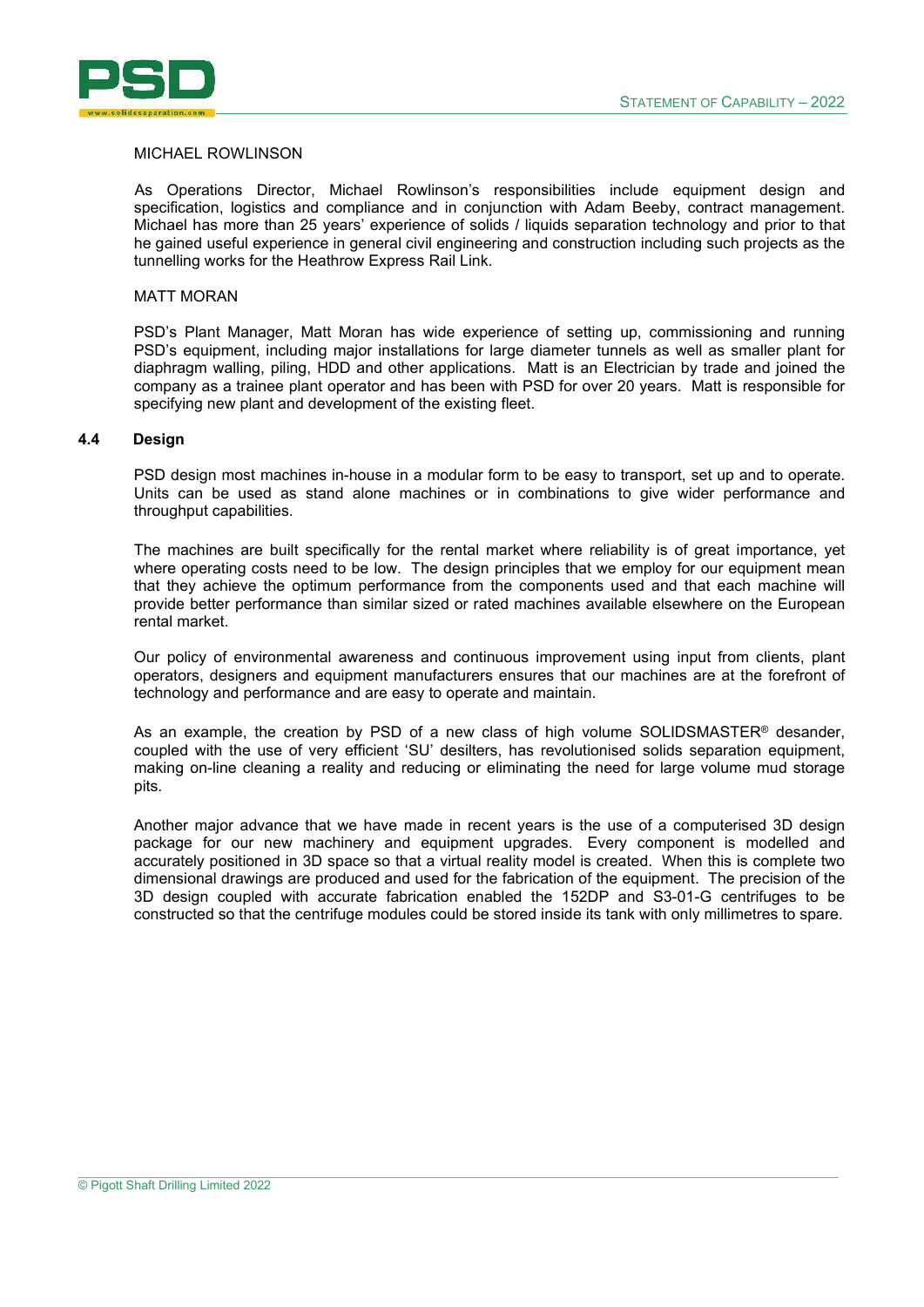

# **5.0 Appendices**